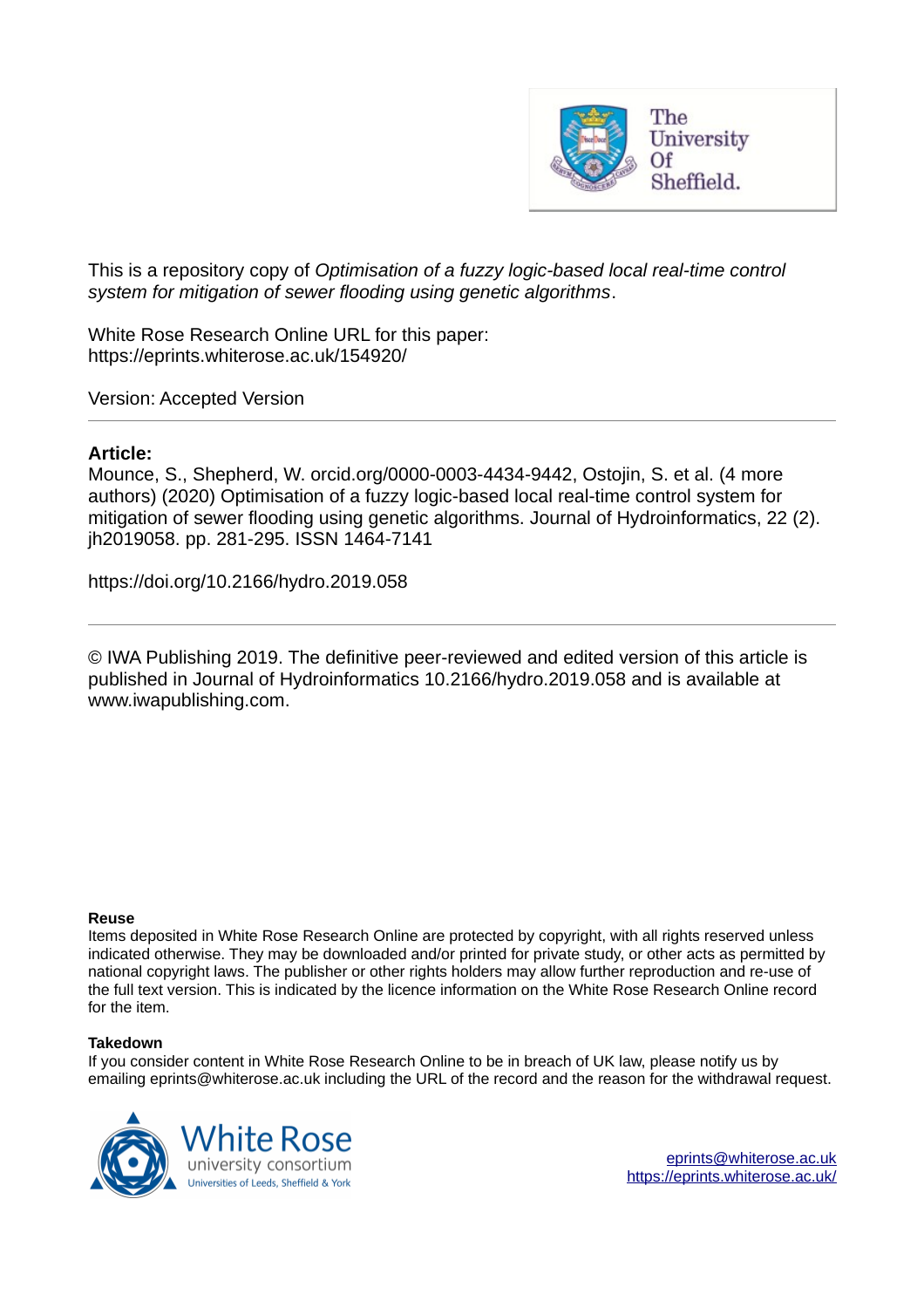# **Optimisation of a fuzzy logic based local real-time control system for mitigation of sewer flooding using genetic algorithms**

S. R. Mounce<sup>1</sup>, W. Shepherd<sup>1</sup>, S. Ostojin<sup>2</sup>, M. Abdel-Aal<sup>1</sup>, A.N.A. Schellart<sup>1</sup>, J.D. Shucksmith<sup>1</sup> and S.J. Tait<sup>1</sup>.

<sup>1</sup>Pennine Water Group, Department of Civil and Structural Engineering, University of Sheffield, Sheffield S1 3JD, UK.

#### [S.R.Mounce@sheffield.ac.uk](mailto:S.R.Mounce@sheffield.ac.uk)

<sup>2</sup>Environmental Monitoring Solutions, Unit 7, President Buildings, Savile Street East, Sheffield, S4 7UQ, UK.

### **ABSTRACT**

Urban flooding damages properties, causes economic losses and can seriously threaten public health. An innovative, Fuzzy Logic based, local autonomous Real Time Control approach to mitigating this hazard utilising existing spare capacity in urban drainage networks has been developed. The default parameters for the control algorithm, which uses water level based data, were derived based on domain expert knowledge and optimised by linking the control algorithm programmatically to a hydrodynamic sewer network model. This paper describes a novel Genetic Algorithm optimisation of the Fuzzy Logic membership functions for the developed control algorithm. In order to provide the Genetic Algorithm with strong training and test scenarios, compiled rainfall time series based on recorded rainfall and incorporating multiple events were used in the optimisation. Both decimal and integer Genetic Algorithm optimisations were carried out. The integer optimisation was shown to perform better on unseen events than the decimal version with considerably reduced computational run time. The optimised Fuzzy Logic membership functions result in an average 25% decrease in flood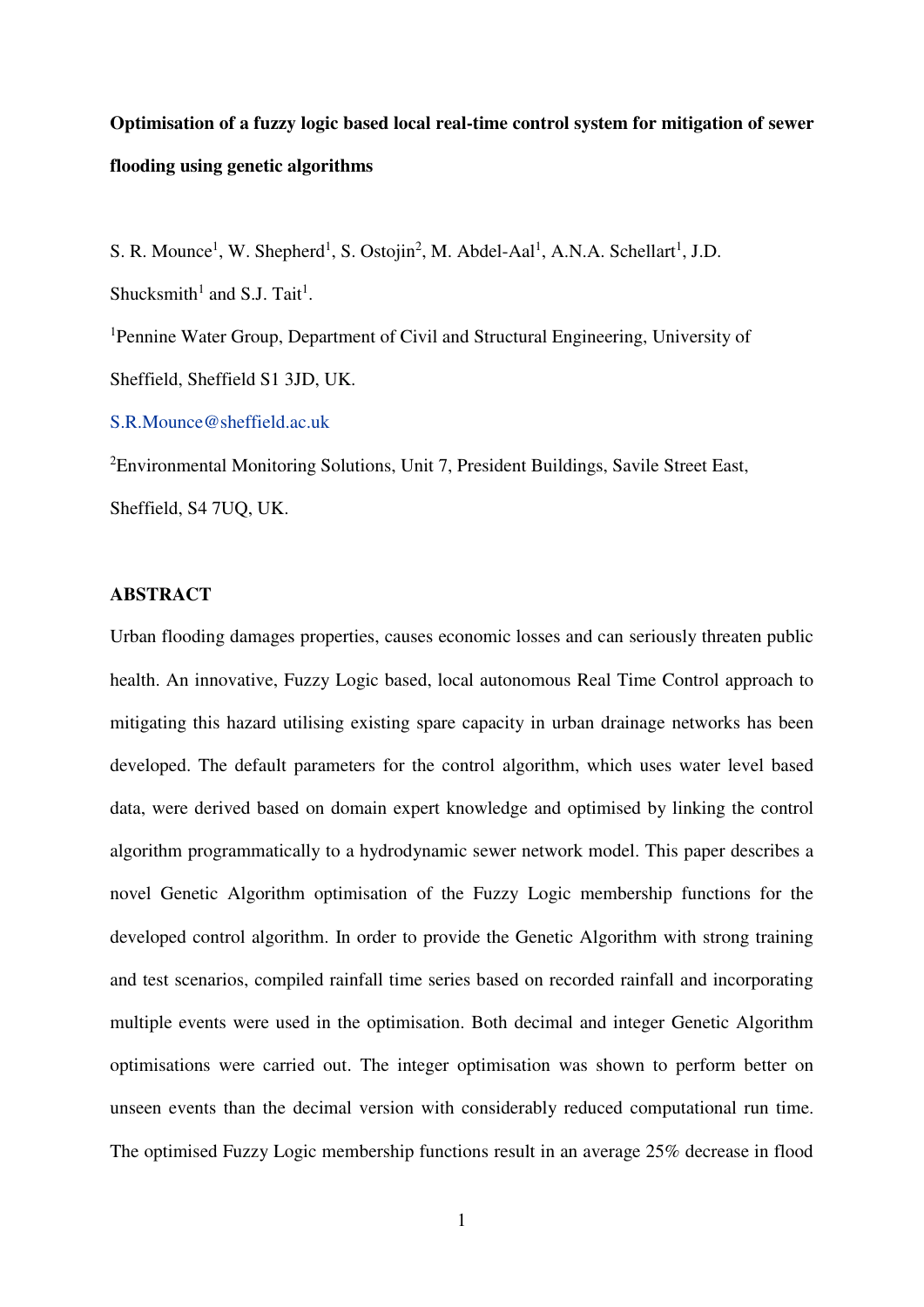volume compared to those selected by experts for unseen rainfall events. This distributed, autonomous control using Genetic Algorithm optimisation offers significant benefits over traditional Real Time Control approaches for flood risk management.

**Keywords:** Real time control, sewer flooding, urban flood risk, Genetic Algorithm, Fuzzy Logic.

#### **INTRODUCTION**

Climate change, demographics and economic change all cause considerable impact on the performance of urban drainage networks. Climate change is generally accepted to influence future rainfall patterns and is expected to increase the occurrence of extreme rainfall events (IPCC, 2014). However, wide regional variations are predicted for the UK (Sanderson et al. 2010). Currently, climate change models work on larger space and time scales than urban drainage systems. Goore Bi et al. (2017) provide an overview of recent work on downscaling the predictions of rainfall data for climate change impact studies in urban areas. The validity of many downscaling methods has, however, not yet been tested in urban areas and there is little published information available on their effectiveness to predict rainfall run-off at smaller urban  $(1-10km^2)$  scales. Hence, any solutions to deal with future urban drainage flooding will need to be intrinsically flexible and adaptable, and cannot rely on rainfall and run-off predictions at small urban scales.

Wastewater service providers are under renewed pressure to improve their sewer network performance through innovation and asset optimisation. One such area for performance improvement is urban flooding. Currently the vast majority of sewers and piped drainage networks are passive systems, with operators having little or no control of the system during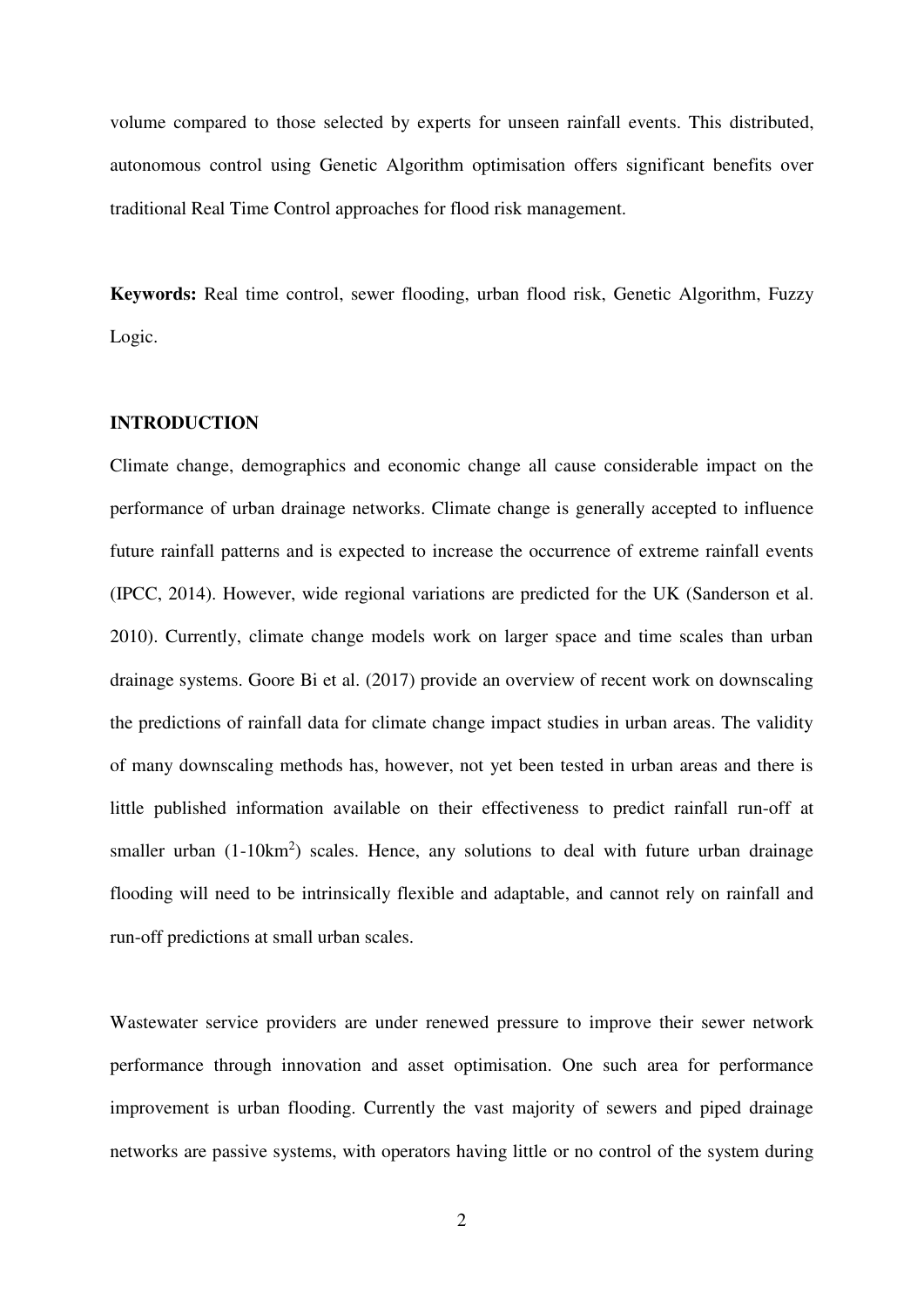rainfall, and any resulting pollution and/or flooding events. The size, complexity and varied elevation of sewer networks mean that local urban flooding events can occur whilst there is still significant storage capacity available within sewer network.

Real-time Control (RTC) systems have been utilised to regulate stormwater flow and hence reduce urban flood risk. Pleau et al. (2001) and Fuchs and Beeneken (2005) have described RTC system deployments using large centralised control systems. However, the drivers for these systems tend to be focused on solving existing system wide water quality problems caused by overflows rather than local flooding issues. RTC of sewer systems has often developed slowly apart from large cities in economically advanced countries (see e.g. Schutze et al. 2005). Latest approaches have proposed more distributed real-time control of urban drainage systems to locally manage flooding and overflow (Garofalo et al. 2017).

Local, autonomous Real Time Control (RTC) systems have the potential to optimise the performance of urban drainage networks at relatively low cost through retrofitting. The RTC algorithms can adapt to different climatic conditions and there is the potential for the hardware to be relocated as circumstances change. Abdel-Aal et al. (2017) describe a novel system using intelligent Fuzzy Logic based RTC which has been designed and developed to take advantage of the local unused storage capacity that is present in the upper parts of many sewerage networks, thus attenuating the flow at flood-threatened downstream locations.

This paper presents and tests a new Genetic Algorithm (GA) based methodology for optimisation of the local real time control system, described by Abdel-Aal et al. (2017). Rather than using design rainfall events, compiled rainfall time series based on recorded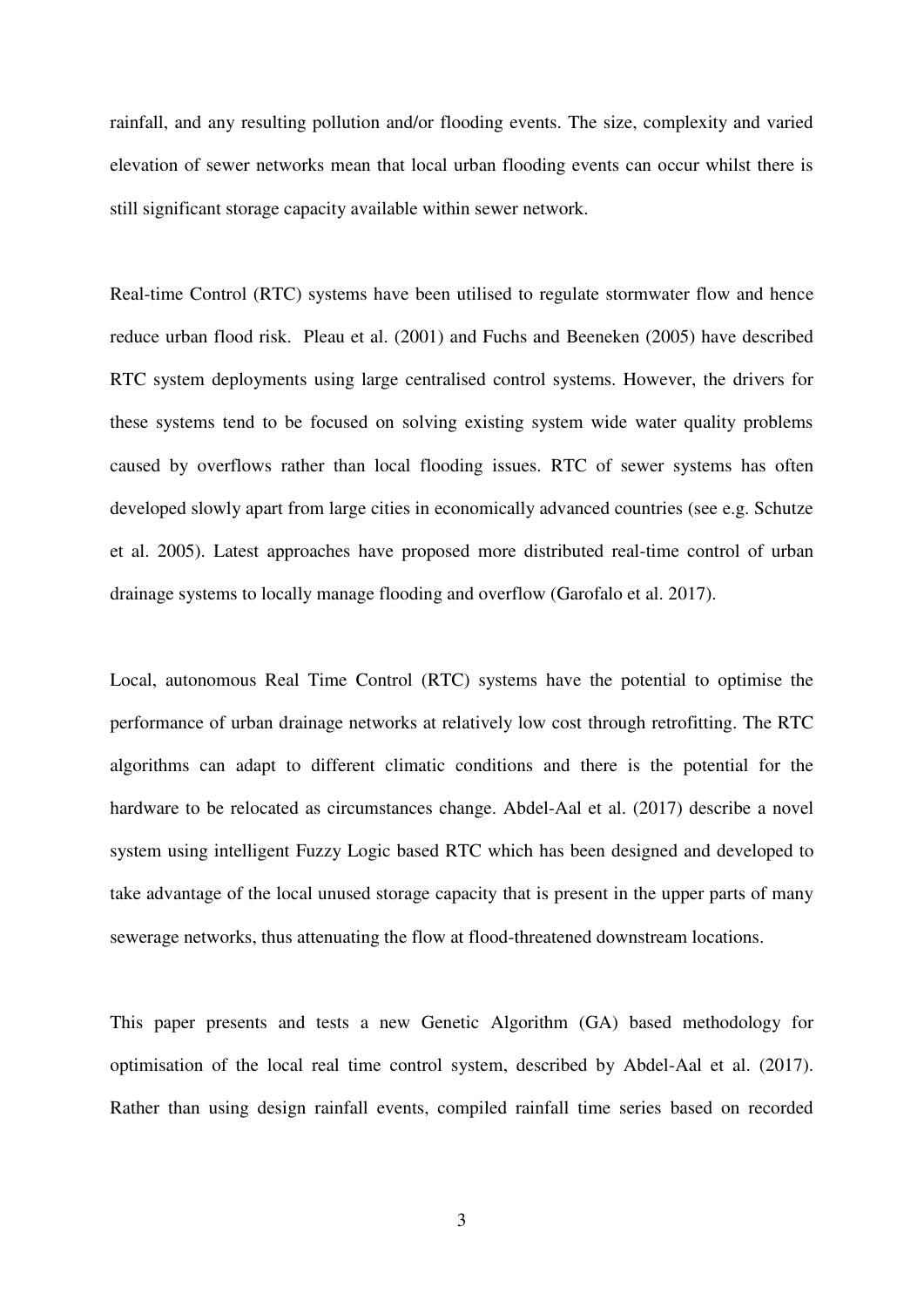rainfall and incorporating multiple events were used as input to the hydrodynamic model which is used in the optimisation.

## **BACKGROUND**

Real Time Control of sewer networks utilises current and predicted states of flows and wastewater levels in a network to adjust a control strategy (Vanrolleghem et al. 2005, Vezzaro and Grum, 2014). In such a way it is possible to redirect flows in order to, for example, reduce CSO discharge loads (environmental impact) by actively controlling the system (e.g. using gates and pumps). RTC offers benefits for system operators, the environment and for customers subject to charges (Beeneken et al. 2013). Villeneuve et al. (2000) describes the essential components of a RTC system as sensors, automated gates, and some form of strategy. Campisano et al. (2013) gives a comprehensive review of the field. Lund et al. (2018) give a state of the art review in the context of smart real-time water management.

Highly complex, centralised RTC strategies are vulnerable to sensor or network failure, and they also come with large investment costs (and fixed infrastructure), hence they are less adaptable in the future, if the local climate does not behave as predicted (Radhakrishnan et al. 2018). Along with limited robustness and capacity for graceful degradation in performance, there is also a significant cost involved in the maintenance and in the expensive provision of several layers of fail-safe mechanisms necessary within such RTC systems (Frier et al. 2014). Much of the recent RTC research for sewer systems is focused on model-based optimisation techniques, which are used at the higher layers in the control hierarchy (Mollerup et al. 2016). Experiences from related fields (such as plant-wide control of wastewater treatment plants) suggest that it is preferable for system operators to focus on lower layer controllers to obtain a high resilience (Mollerup et al. 2016). This approach favours decentralised solutions which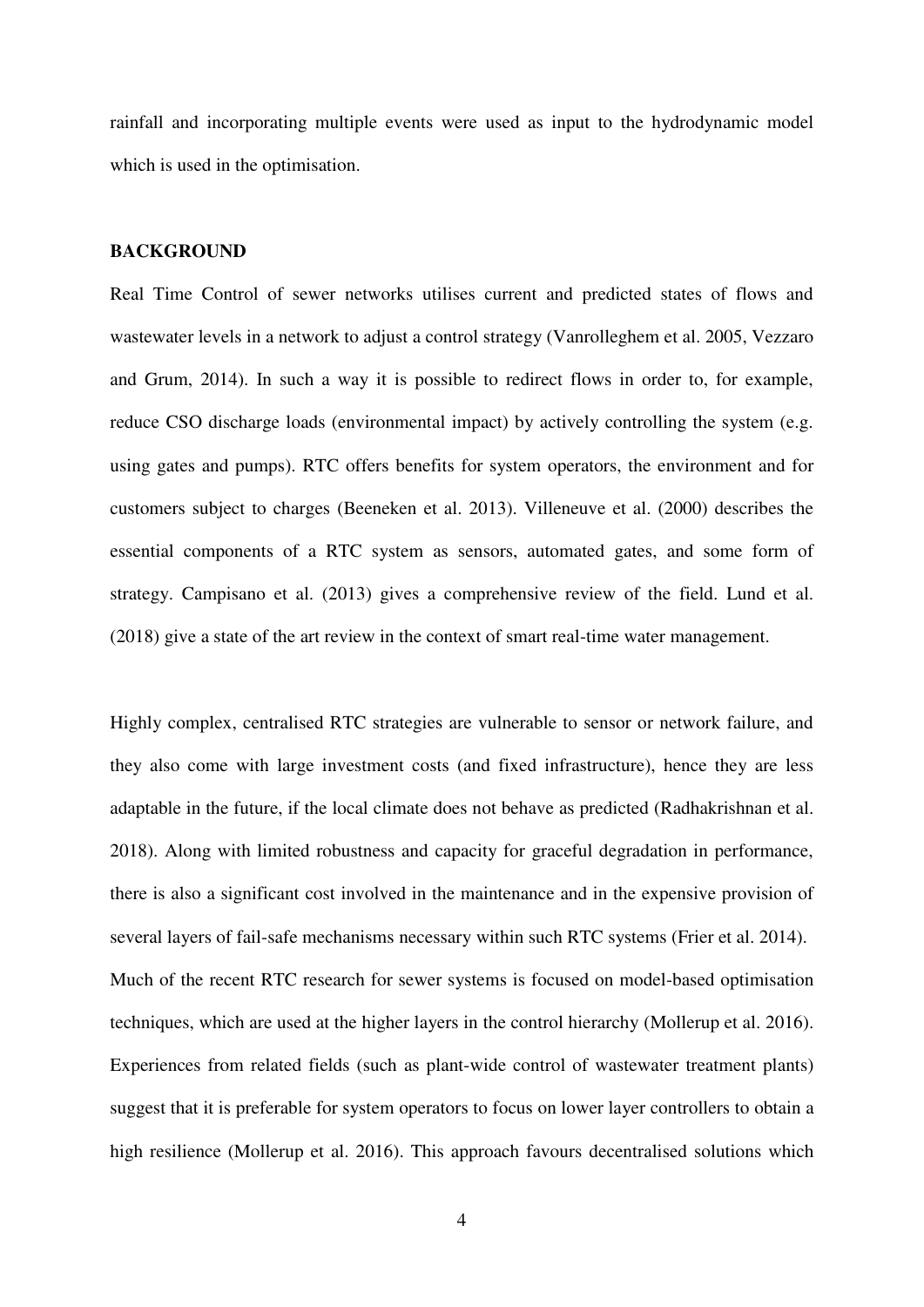feature fail-safe abilities ensuring that system performance is not compromised in the event of sensor/power/communication failure. Decentralised control promotes robustness and decreases maintenance costs. Garcia et al. (2015) reviewed modelling and RTC of urban drainage systems and the potential of rule based and Fuzzy control in this context. Most 'simple' control theories (such as PID systems), routinely used in industrial plant control applications, assume the behaviour of the system is linear and transfer functions are known and fixed. In contrast, Fuzzy control systems do not require either of those two assumptions and have been shown to provide superior performance in some control plant applications (Natsheh and Buragga, 2010). Urban drainage networks are dynamic systems where the inputs are variable and non-linear, hence Fuzzy Logic control approaches are more applicable.

Work on providing active control of the flow pattern in urban drainage systems, has been progressed in recent years with the aim of utilising infrastructure in a more intelligent way. This work is now moving from academia into practical applications. Seggelke et al. (2013) presented a practical implementation of RTC for the combined sewer system in the German coastal city of Wilhelmshaven. Linking together both sewer flow modelling and wastewater treatment modelling enabled the derivation of a set of if-then Fuzzy rules for integrated control. Kroll et al. (2018) also presented automated design of RTC strategies for combined sewer systems and with implementation and testing on five case studies. Pumping station optimisation, for on/off states, has been explored within the sewer system described as a directed graph and then attempting an optimal set of on/off states over a set of pumps in order to minimise environmental damage caused by CSO events during storm conditions (van Nooijen and Kolechkina, 2013).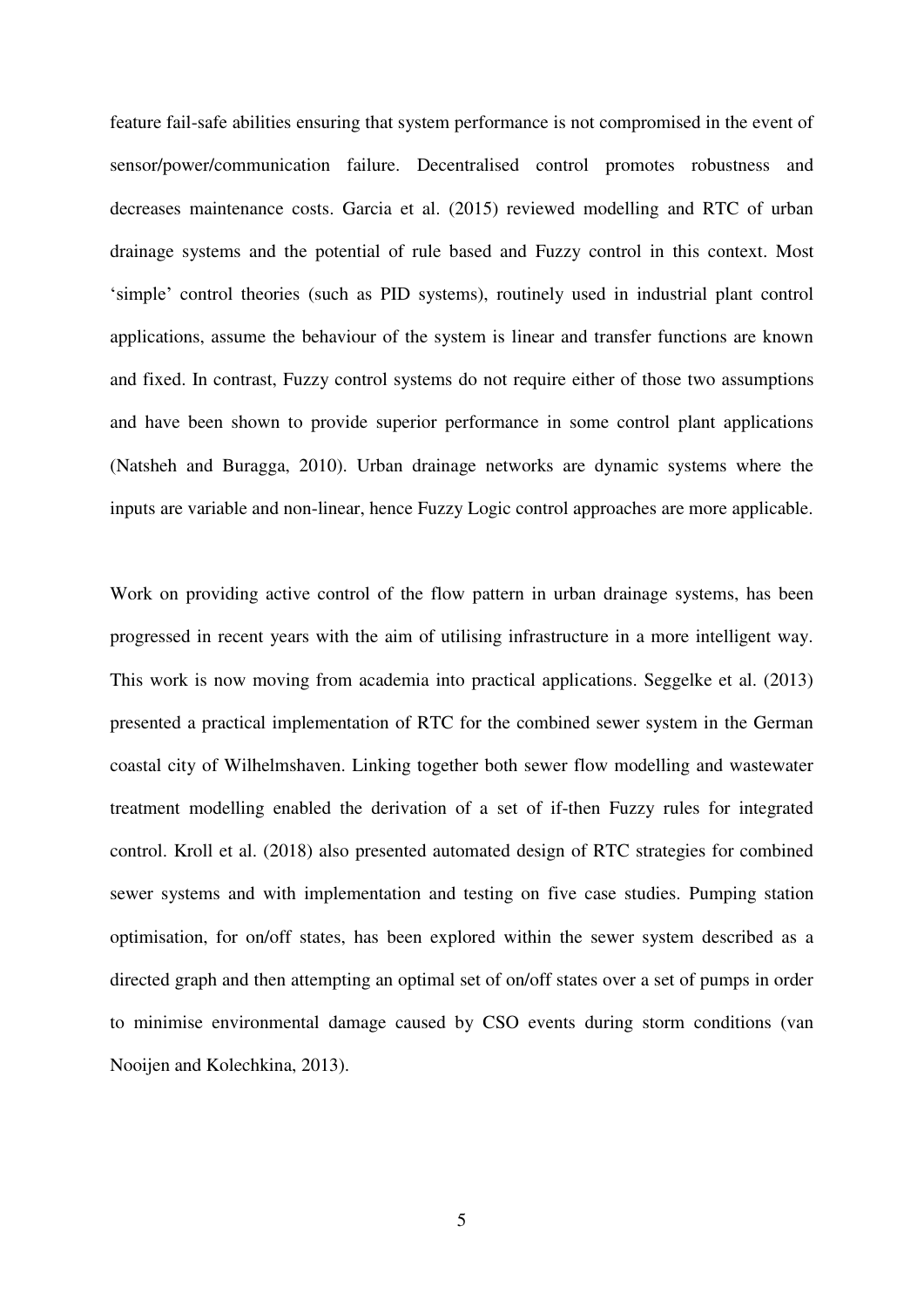The potential for data driven approaches within urban drainage system management is receiving increased interest as the practical constraints and scientific challenges of using conventional hydrodynamic modelling approaches becomes more apparent (Solomatine and Ostfeld, 2008). Data requirements for hydrodynamic model calibration impose a significant cost burden on urban drainage system operators, and significant uncertainties remain even after model verification (Sriwastava et al. 2018). Techniques for time series analysis of urban drainage data (Branisavljevic´ et al. 2010) and for auto-calibration of urban storm water runoff models using multiple rainfall events within the network employing GAs (Pierro et al. 2006, Barco et al. 2008) have sought to address such issues. Data driven approaches are especially suited to local RTC applications as, once the control systems are trained or optimised, these systems can be autonomous rather than be managed from a central control site. This approach removes a significant proportion of the cost and complexity of traditional RTC approaches and allows a faster response to network conditions.

In this work, a RTC system makes use of frequently measured water levels to control a gate by using Fuzzy Logic (FL), the objective is to minimise local flooding by maximising the use of storage in the network during rainfall events. The use of local flow level sensing avoids the need for spatial and temporal characterising of rainfall via expensive real-time radar or rain gauge systems and the large communication and computational resources required for rainfall run-off and hydrodynamic network models needed for large centralised RTC solutions. After initial development and testing in a full-scale laboratory environment (Abdel-Aal et al. 2017), complete pilot systems have been manufactured and installed in Coimbra, Portugal and Toulouse, France to conduct a field testing program (though this paper does not use these sites).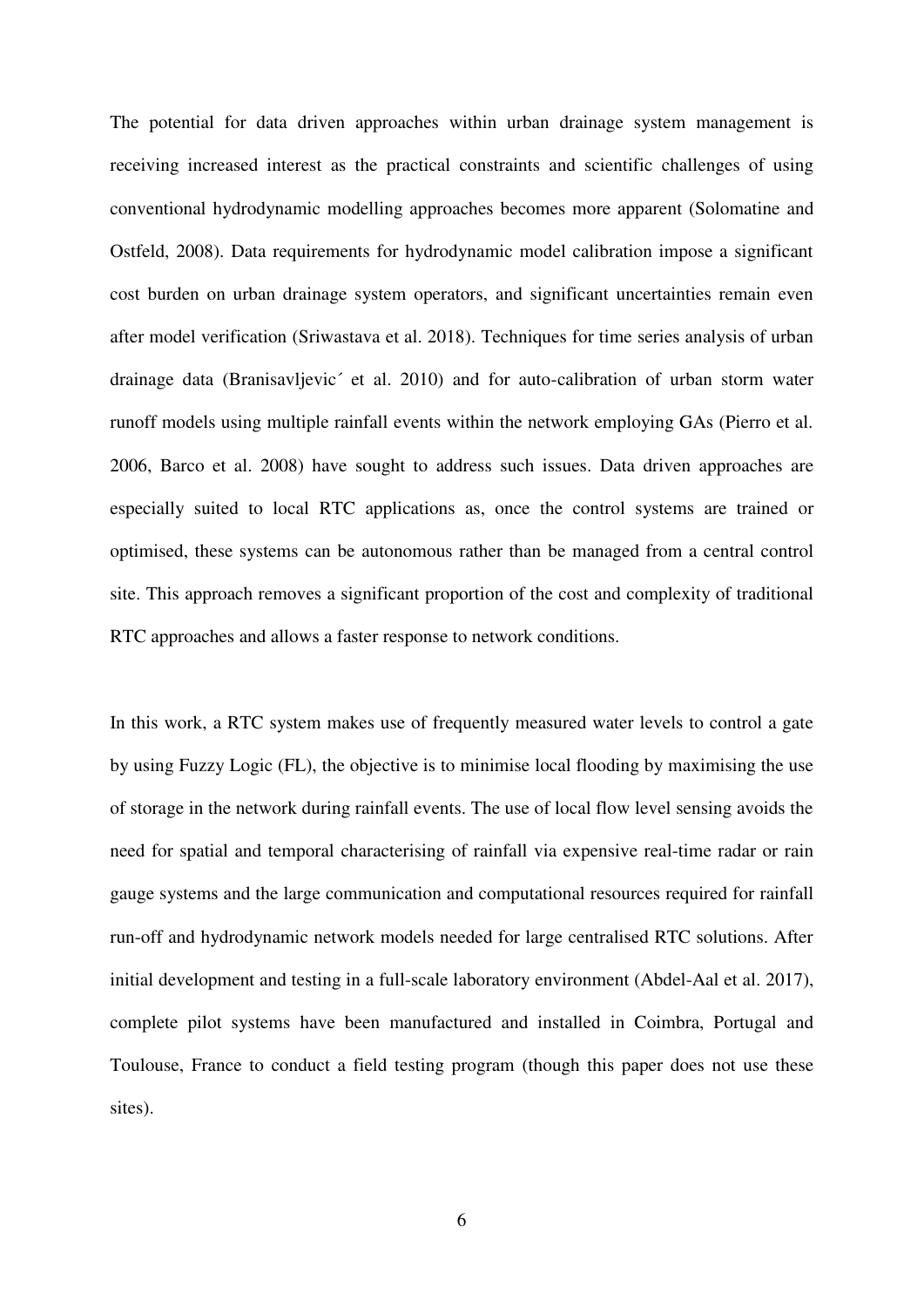The performance of any Fuzzy Logic (FL) based control system is a function of the rules and Membership Functions (MF) which capture expert knowledge for system operation. It may however be beneficial to carry out further optimisation of the control algorithm parameters, in particular the Membership Functions. A GA is one suitable technique for such optimisation. GAs are highly parallel, mathematical algorithms based on the mechanics of natural selection and genetics that transform a set (population) of mathematical objects (typically strings of ones and zeros in the form of genes) into a new population over multiple generations. GAs and other evolutionary algorithms have been successfully applied to many complex engineering optimization problems. They have been shown to provide highly effective solutions for hydrological applications (Nicklow et al. 2010).

Initial work to develop a control algorithm for an RTC gate defined a rule base and manually set the vertices of the MFs (which were predetermined in shape and number) for the FL controller. This control algorithm was first tested in a modelling study (Shepherd et al. 2016) and subsequently in a laboratory system (Abdel-Aal et al. 2017). An initial pilot study of GA optimisation was explored which would allow the RTC MFs to be automatically tuned for sites with different characteristics or to enable it to be re-tuned in case of changes within a sewer network or in the prevailing climate (Shepherd et al. 2017). This pilot study used a design rainfall event, with a return period of 5 years (20% Annual Exceedance Probability) and duration of 120 minutes (Reed et al. 1999) on a test network. This event was selected for the GA optimisation because it resulted in a total flood volume larger than the available storage, thus ensuring that the objective function had a suitable target. The optimisation resulted in a flood volume reduction of between 2 and 25% when compared to the flood volumes resulting from the un-optimised expert membership functions.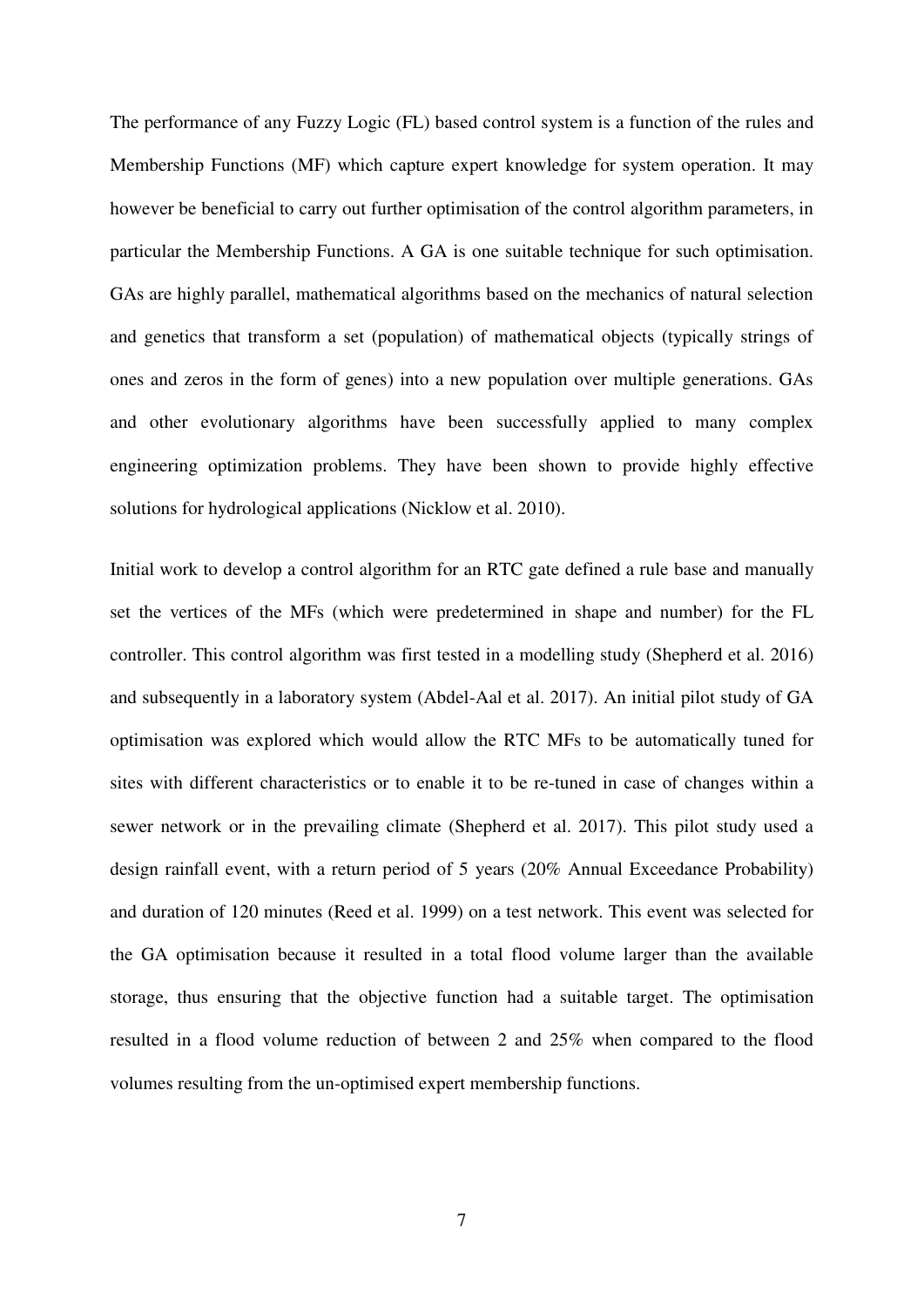In the present work the GA optimisation approach is developed significantly, including the application of both integer (Deep et al., 2009) and decimal input vector optimisation (to explore issues of speed and generalisation) and with metrics describing gate movements. Furthermore, results of optimising on combined time series of real rainfall events are presented and performance on completely unseen events assessed. Combined rainfall time series were used as these are a significant improvement on the use of a single design event because they provide a range of different and realistic characteristics, such as the rate of rise in the flow, and also provide the environment for the storage volume to be emptied between each event. The parameter space being optimised is also explored via a Monte Carlo exposition to give some understanding of the solution space.

#### **METHODS**

The RTC system considered in this work aims to prevent or minimise flooding at a downstream location by autonomously closing a gate in order to mobilise upstream storage. Water level data inputs into the Fuzzy Logic control algorithm, the outputs of which are processed to determine the timing and magnitude of the gate movements. A GA is utilised to optimise the FL Membership Functions with the objective of minimising flood volumes. The GA interfaces with a SWMM hydrodynamic sewerage network model to calculate the flood volumes. Figure 1 provides a summary flow chart of this methodology and its components.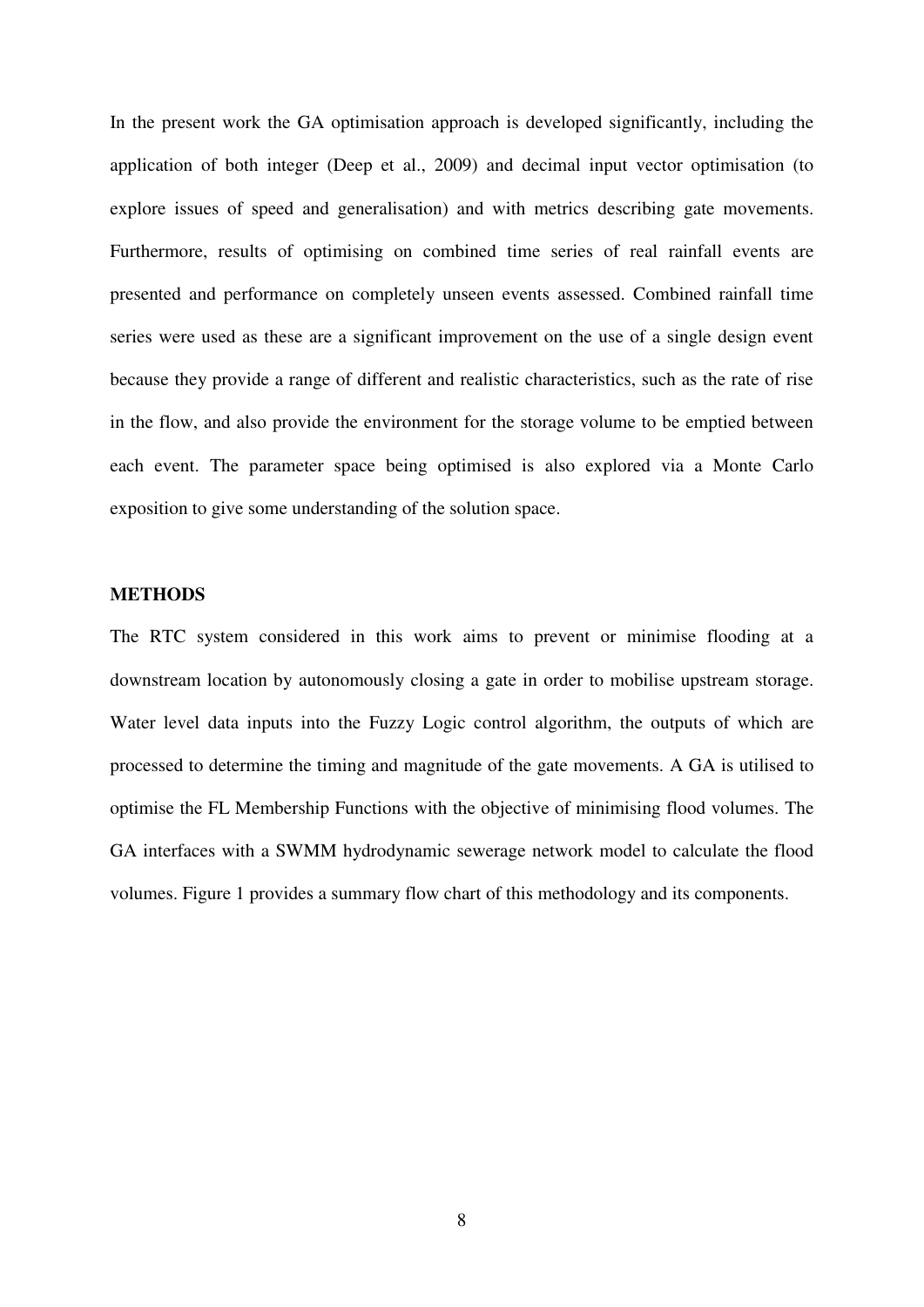

Figure 1: Flow chart of methodology

#### **Sewer network modelling**

Urban catchments are physically complex systems, mathematical models describe the rainfallrunoff and in-pipe hydraulic processes, hence incorporating various features of a hydrological and hydrodynamic simulation albeit under a certain level of simplification. In this study, a small UK catchment of combined sewers was used which included a known flood location and excess in-pipe capacity that could be used to store flow volume and hence reduce the flood risk. The network upstream of the flooding location drains an area of just under 39 ha, 17 ha of which is classed as impermeable. The network is modelled in the hydrodynamic sewer network software SWMM (Rossman, 2015), utilising a network of subcatchments, nodes and links in order to route dry weather wastewater flow rainfall runoff through the combined sewer network. The area upstream of the flooding location includes 31 subcatchments and 2.6 km of pipes with diameters in the range 225 mm to 1550 mm (mean 384 mm) and slopes in the range 0.002 m/m to 0.144 m/m (mean 0.053 m/m). In order to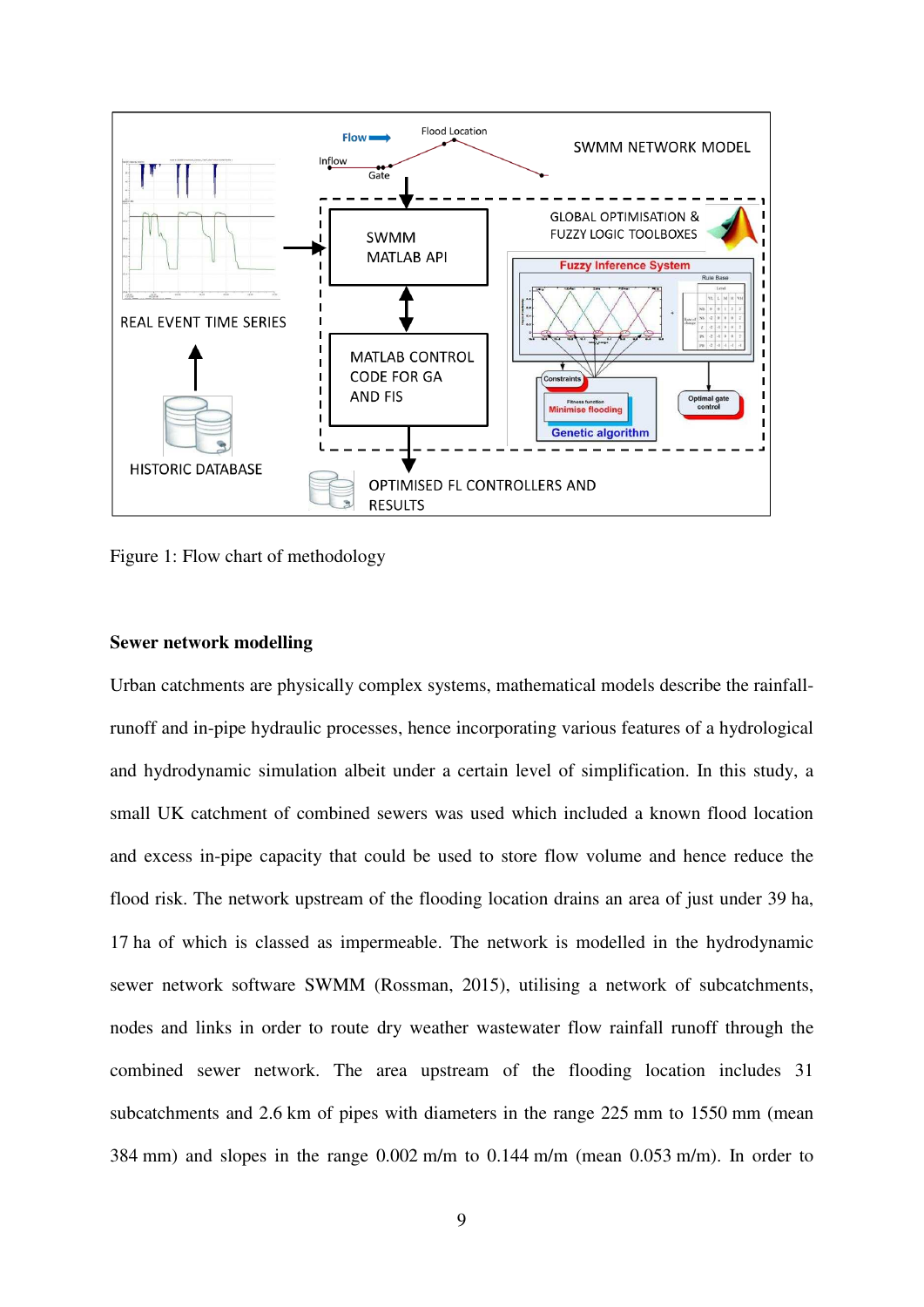minimise model run times and hence the GA run time, the network was simplified, as shown in Figure 2, where dotted lines represent the parts of the network which have been removed. The simplified network has a total conduit length of 438 m and uses inflow hydrographs from previous model runs to represent the upstream catchments. The locations where the network has been cut were carefully selected to ensure that results in the simplified network did not differ from the full model.



Figure 2: Topology of the simplified urban drainage network model used in the GA.

Riaño Briceño et al. (2016) have developed an interface (API) 'MatSWMM' (https://github.com/water-systems/MatSWMM) which allows a SWMM simulation to be started and controlled programmatically. MatSWMM was therefore used to allow the Matlab based FL control to be applied. In order to minimise run times the original model was cut at appropriate locations both upstream of the storage location and downstream of the flooding location. Flows from the upstream sub-catchments were generated in the original model and saved as time series data to be used as inflow in the MatSWMM simulations.

Rather than using design rainfall events consisting of a single symmetrical rainfall profile, compiled rainfall time series based on recorded rainfall for the catchment and incorporating multiple (non-conservative) events were used. Complete recorded time series were not used because they would be too long to use for the large number of simulations required by the GA optimisation process. These time series were created by manually assembling recorded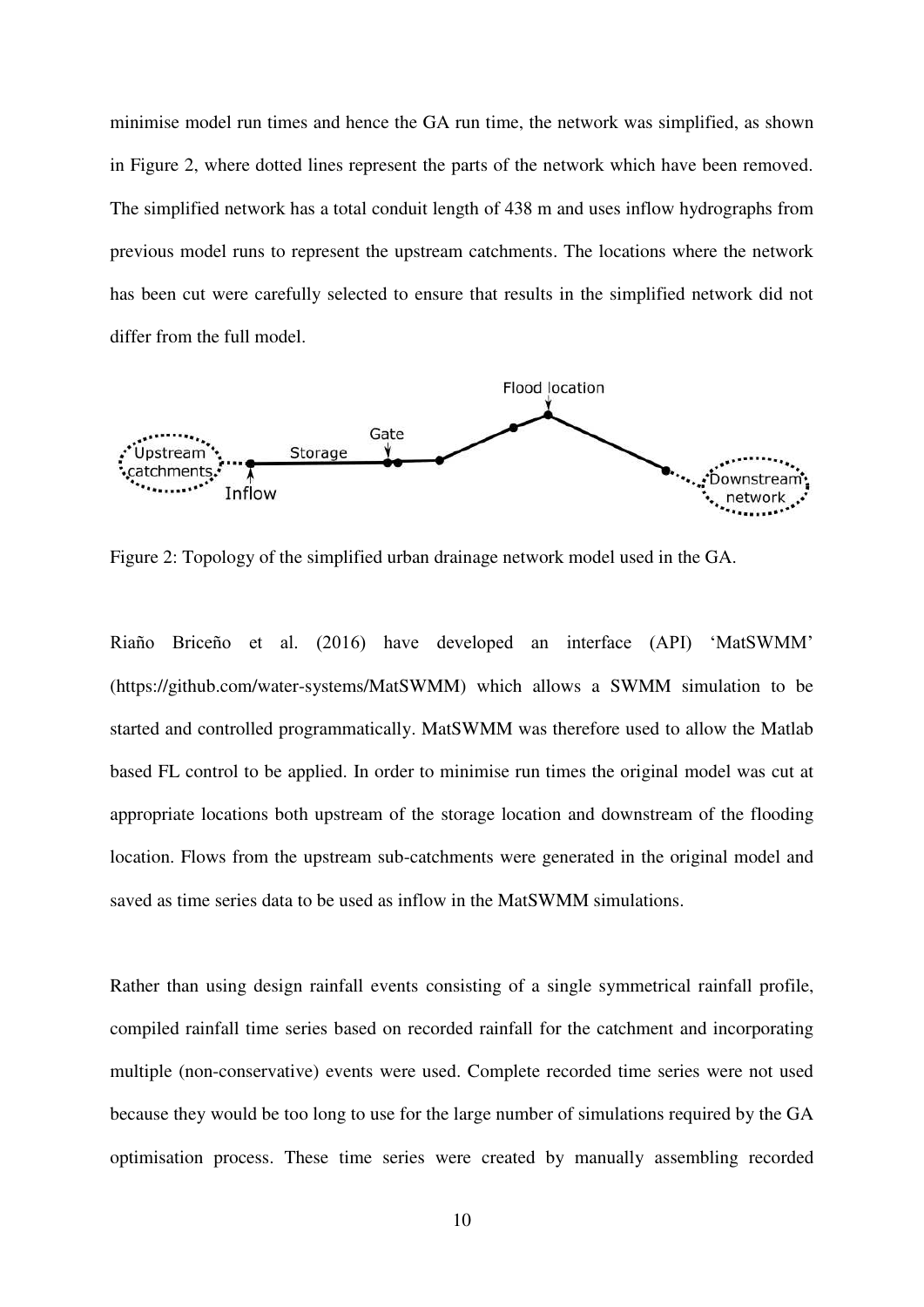rainfall data to form a number of discrete events. Each of these discrete events was large enough to cause flood volumes in the SWMM model that would not be easy to control, e.g. the flood volume was greater than the available hydraulic capacity. Multiple events were included in each time series to ensure that the optimisation target required the FL controller to reopen the gate quickly to be ready for any future rainfall which could also cause flooding. It was decided to base the time series on recorded, rather than design, rainfall because recorded rainfall exhibits a more natural variation in intensities and thus results in a range of rates of change in runoff flow that would not be seen if single design event were to be used. The discrete events in the time series were separated by a suitable minimum dry period, this period was determined by running the simulations without control and using expert hydraulic modelling judgment to estimate a short but realistic time for the storage to be emptied. The judgment for the separation of discrete events in the time series was based on the uncontrolled system being able to drain down between events, so the emptying time was a function of both the total flood volume and the shape of the recession limb.

Two of these rainfall time series were assembled, one for training (Time series 1) and one for unseen testing (Time series 2). Statistics of these compiled rainfall time series are presented in Table 1. The test catchment has an approximate Time of Concentration of 15 minutes, the peak return period (Reed et al. 1999) for a 15 minute duration is 5.4 years for Time series 1 and 7.0 years for Time series 2, while the return periods for complete time series are 70.5 and 29.1 years respectively. A SWMM model run of 18 hours was required for each.

The water levels and calculated derivatives, used as input to the FL during the GA optimisation, are generated by the SWMM hydrodynamic model. The SWMM simulation is run with a variable routing time step between 0.1 and 2 seconds. After each simulation time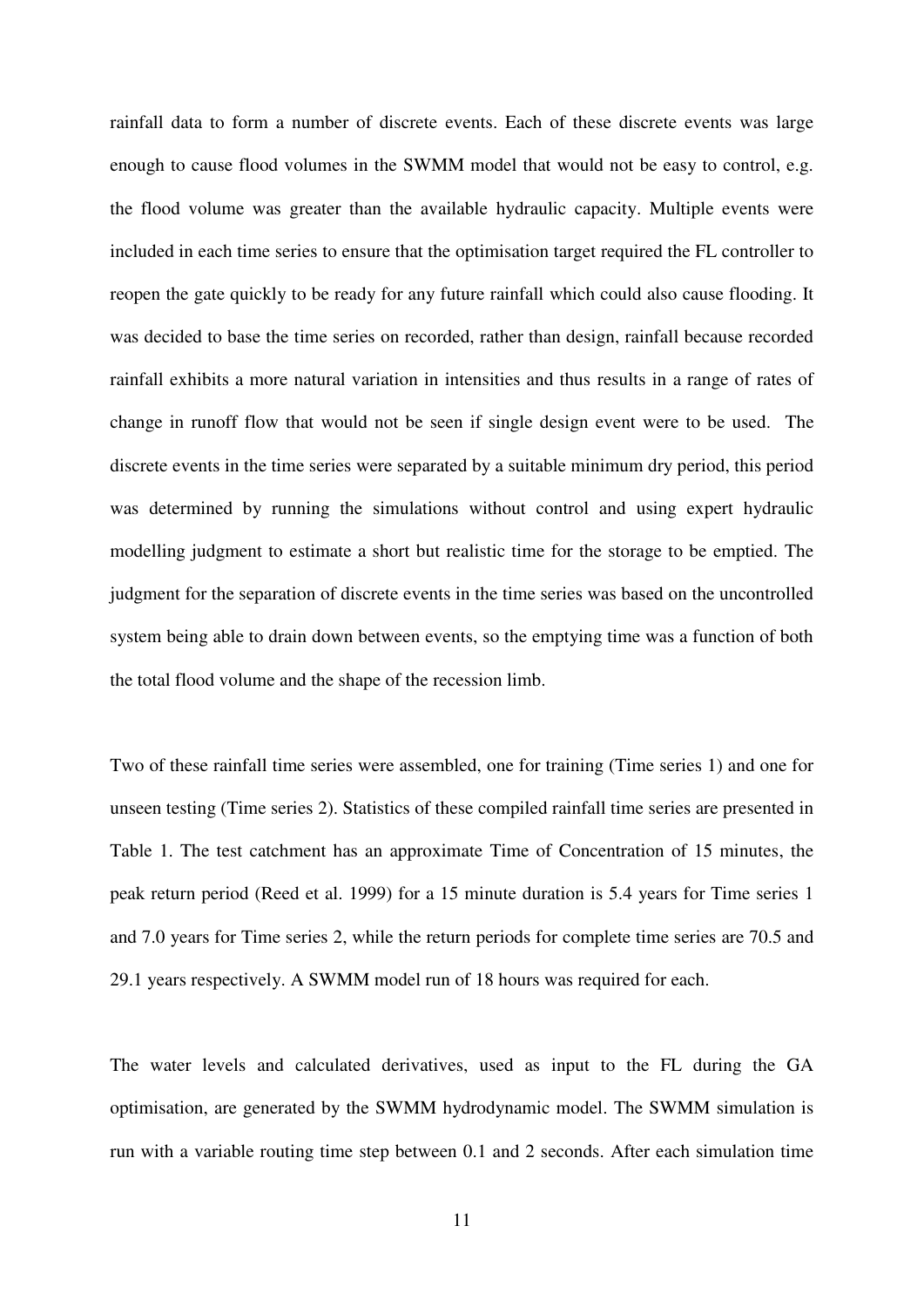step MatSWMM returns control to MATLAB, the FL is run at pre-determined steps of 1, 2, or 5 minutes, if the FL is not run results are stored in MATLAB and control returns to SWMM. These FL time step frequencies were selected to represent the likely periods to be used in real world field deployments; shorter FL steps will provide finer control of the gate, as long as the step is not too short to allow impacts of changes to be seen at the monitoring location, whereas longer FL steps reduce the number of communications to the base station and hence improves the battery life for the communications system. The FL outputs a target gate position, MATLAB instructs SWMM to move the gate to this position at a rate of 3.75 mm/s and the SWMM simulation resumes. This rate of gate movement was determined following discussion with a manufacturer. The flow through the gate is computed by SWMM, based on the area of its opening, its discharge coefficient, and the head difference across the orifice. This 'virtual testing' modelling methodology and the sewer network used are described in more detail in Shepherd et al. (2016). Total gate movements and total distance moved by the gate were calculated to allow additional assessment of a particular FL controller for any particular event. These gate metrics allow some measure of efficiency, in terms of wear on the gate and electricity usage to be calculated. The motor powering the gate will also have a duty cycle, so excessive gate movements may exceed the duty cycle of the motor. Note that although not part of the objective function these are instructive as to how the controller is operating.

#### **Fuzzy Logic controller**

The FL control algorithm uses water level data provided by a local sensing network as input data, the FL rules implement expert knowledge and the output adjusts the setting of the flow control gate. Level data is recorded at the downstream flood location and also upstream of the gate. The algorithm uses four sets of input data (level and calculated level derivative at two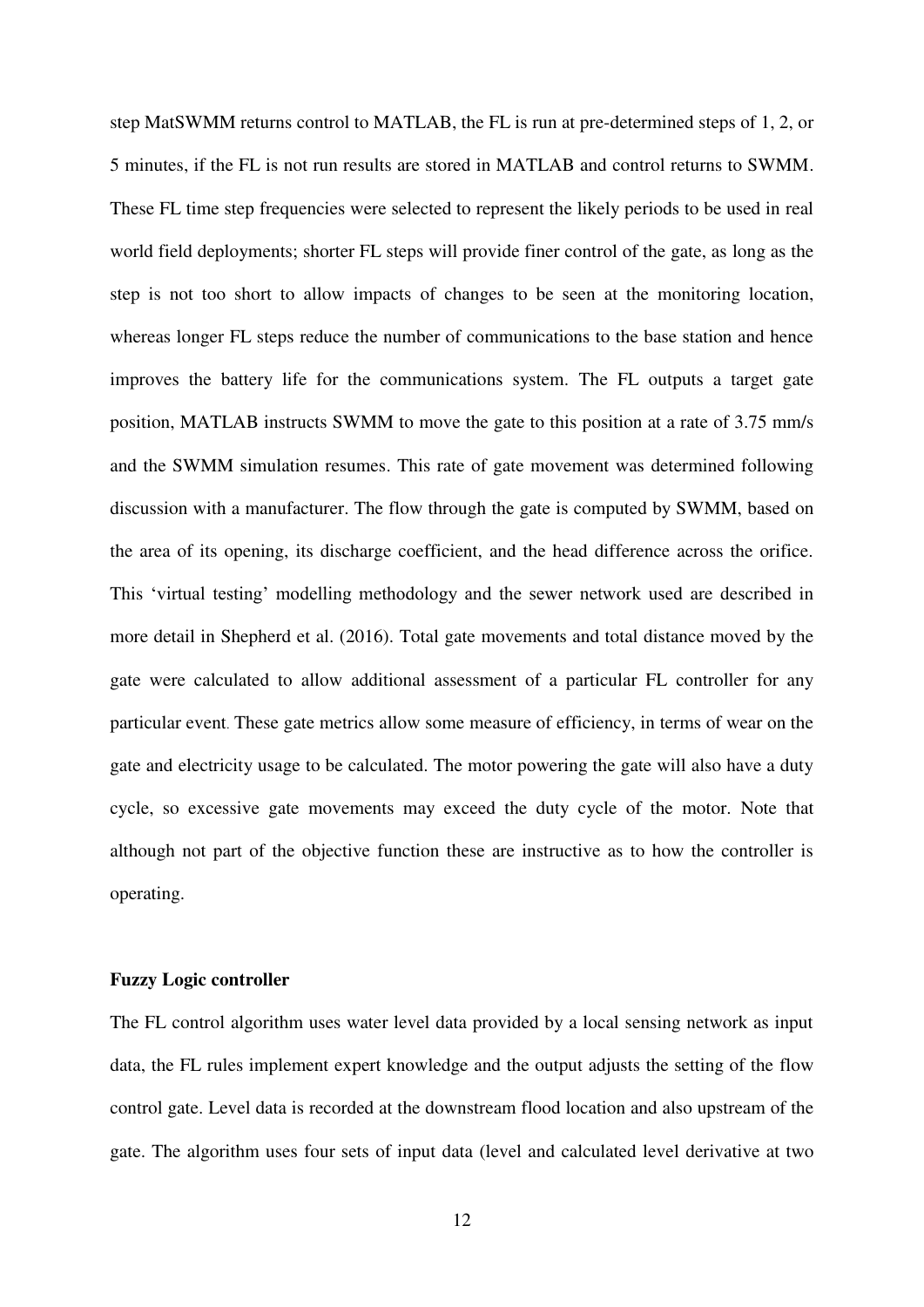locations), each has 3 MFs with triangular or trapezoidal shapes defined by 11 vertices in total (see Figure 3), 7 of which are optimised by the GA. The default shapes of MFs were predetermined based on expert knowledge (an experienced hydraulic modeller with knowledge of multiple networks) since the goal is a technically feasible and sound solution. For example, the MFs for one of the level data inputs are: Normal (N), High (H) or Very High (VH), these MF labels give a textual description, e.g. Very High represents a water level range which may start from pipe full flow and up to the onset of flooding. The output variable, Change Position (CP), has five MF labels, corresponding to changes in the gate position as follows: Small Open (SO), Big Open (BO), Small Close (SC), Big Close (BC) or Zero change (Z). This output is used to adjust the gate by a given percentage which is a function of the FL step.

The FL rules (rule base) are expressed in the form of IF-THEN fuzzy rules written using expert knowledge (of sewer network operation). This expert knowledge takes into account the expected response of drainage networks to the impact of rainfall events along with the understanding of when the gate should be activating  $-e.g.$  "If Rate of Change at the Gate is a Negative, and if Level at the Gate is High, and if Rate of Change at the Flood location is Zero, and if Level at the Flood Location is Normal, then Control Change is Big Open". The FL algorithm was developed with the MATLAB Fuzzy Logic toolbox, it uses the Mamdani approach (Mamdani and Assilian, 1975) and after defuzzification provides a final output value for CP.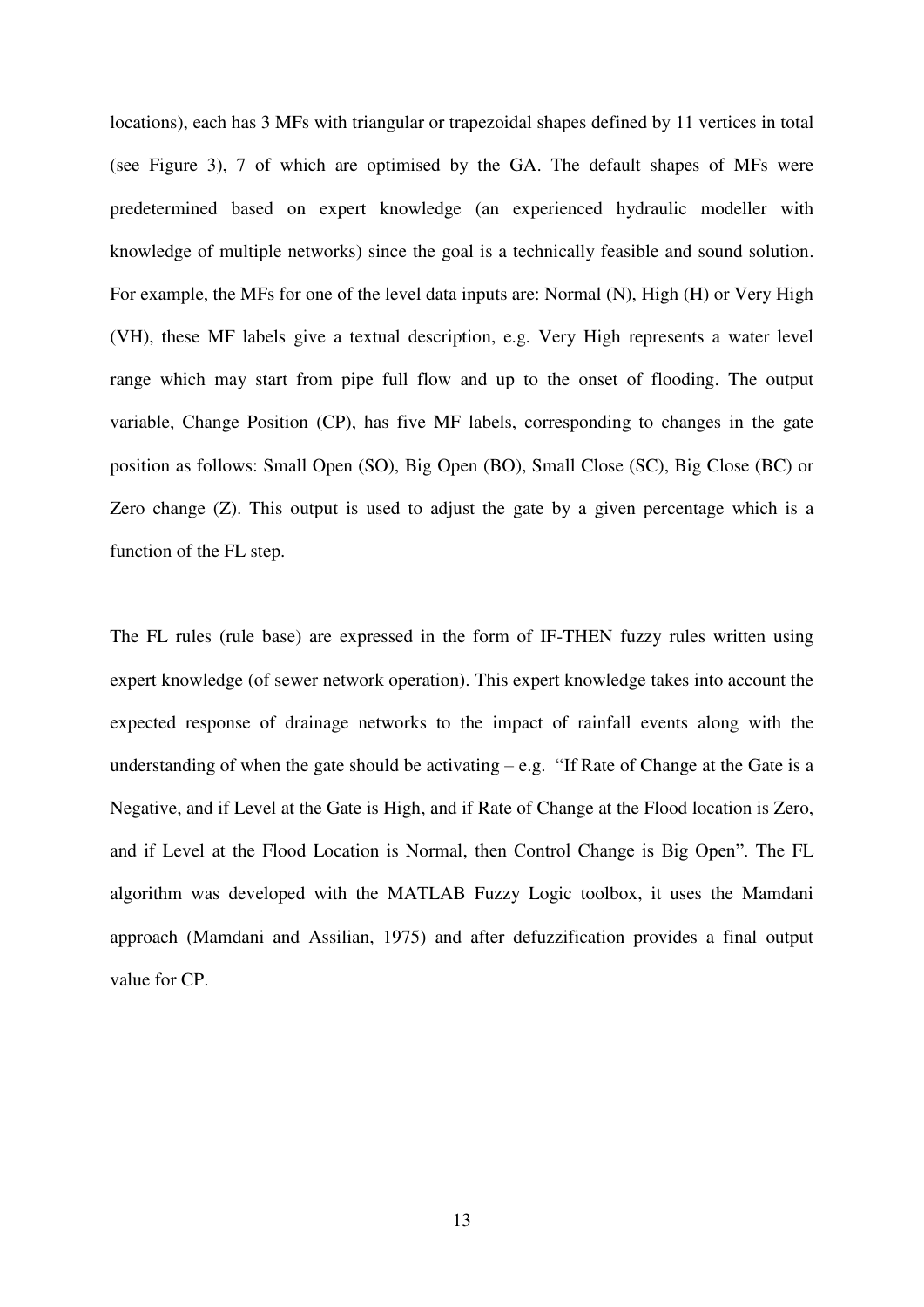

Figure 3: Example input Membership Functions for level at flood location

#### **GA optimisation**

The GA optimisation of the FL input MFs has been accomplished through a MATLAB script using the Global Optimisation toolbox. This allows the iterative running of a parameterised function of MFs (defined by the input vector) in the setting of gate positions and calculation of the resulting flood volumes. MF positions were chosen as the decision variable for the GA, as during manual tuning of the FL algorithm it was found to be sensitive to changes in locations of the input MF vertices. After modifying the input vector, for each candidate solution at each iteration, SWMM was used to calculate the flood volume for the input compiled rainfall time series. The objective of the GA is to minimise the flood volume by determining the optimum locations of the vertices of the MFs' relevant edges for the four sets of input data. The vertices which are optimised are highlighted for one of the level MFs in Figure 3, each input dataset has 7 MF vertices to be optimised, hence a total of 28 values are optimised. The objective function indicating the fitness of the parameter set is the flood volume from the target node for the input time series. Using a truncated network model prevents an assessment of flooding impacts in the whole catchment, however in practice any additional flooding upstream of the gate is prevented by the use of an overtopping weir. This weir allows flows to overtop the gate and thus limit upstream surcharge once the storage is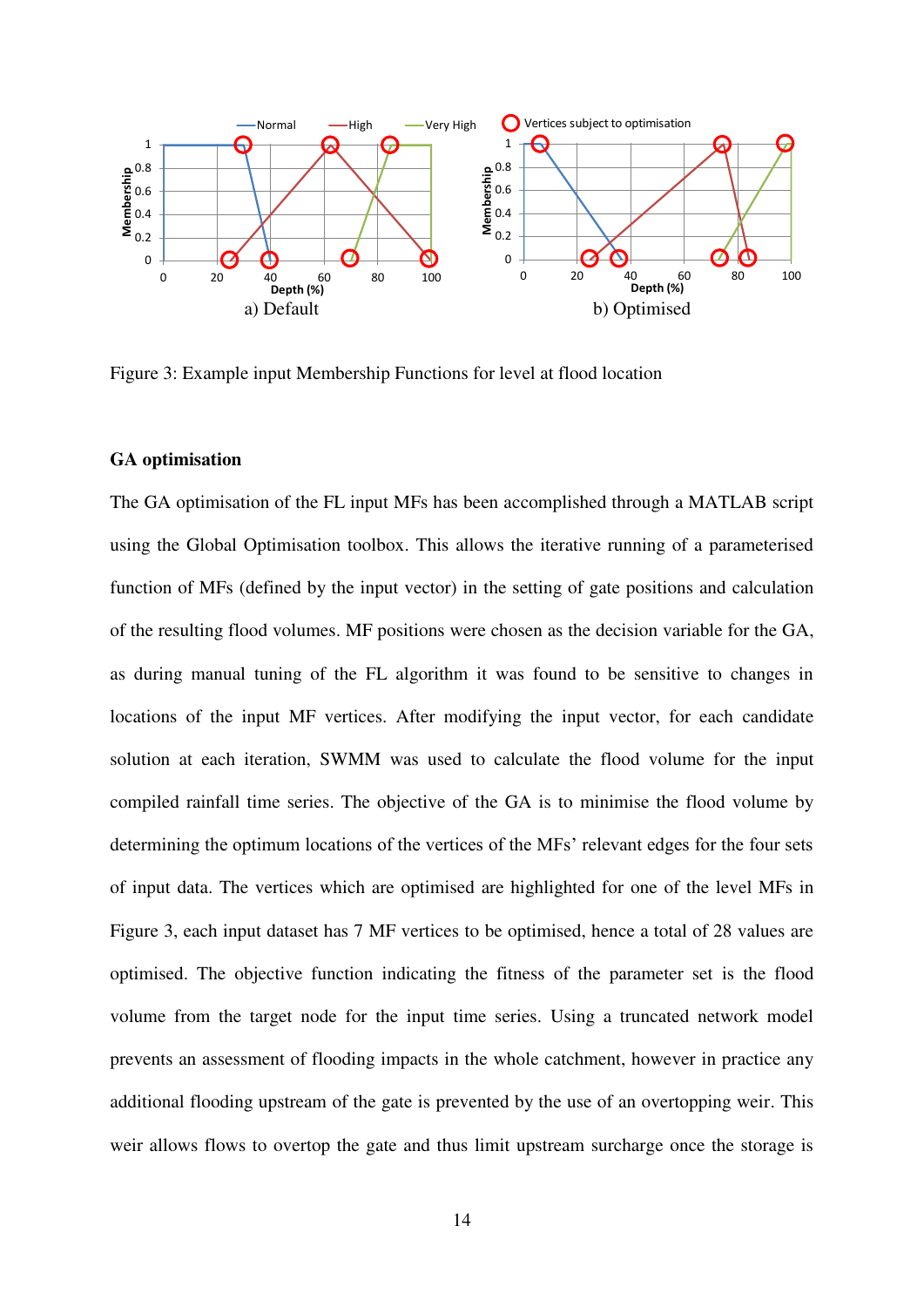full. Two versions of the GA were implemented, one integer only and one decimal in order to explore issues of speed and generalisation.

Three methodologies for initialisation of the GA starting point had been previously compared (Shepherd et al. 2017). These initialisations are: 1) the default expert configuration; 2) a randomised configuration; 3) a pseudo-randomised configuration, where the default expert values have small perturbations applied. Figure 4 shows a flow diagram of the GA optimisation module for a randomised or pseudo-randomised start point. The starting point of the main GA optimisation for the randomised and pseudo-randomised sets is selected from the results of 10 generation mini-runs (population size 5), each starting from a different randomised or pseudo-randomised configuration (this latter involving small perturbations of the default expert starting points). Prior to running the FL, the randomised / pseudorandomised values are first pre-sorted to maintain the MF shape and cross-overs (structure informed by expert design). Appropriate lower / upper bounds, linear inequality constraints and tolerance checks are conducted in the next stage. For running the optimisation the seeding of the random number generator needs consideration especially for repeatability. For every combination of FL time step (1, 2 and 5 minute) and initialisation methodology, three runs were conducted: two randomised (termed Shuffle 1 and 2) and one using the in-built MATLAB default (Mersenne Twister with seed 0). The GA stop criteria was based on having no improvement in the objective function for a number of generations (stall limit) or until the maximum number of generations is reached (see supplementary Figure 1 for an example of results from each generation of this optimisation process). The GA parameters were set based on extensive empirical trials. For the decimal version 25 generations with a population size of 200 were used with a stall limit of 5 generations. For the integer version, 100 generations with a population size of 200 and a stall limit of 20 generations was used. A full simulation is run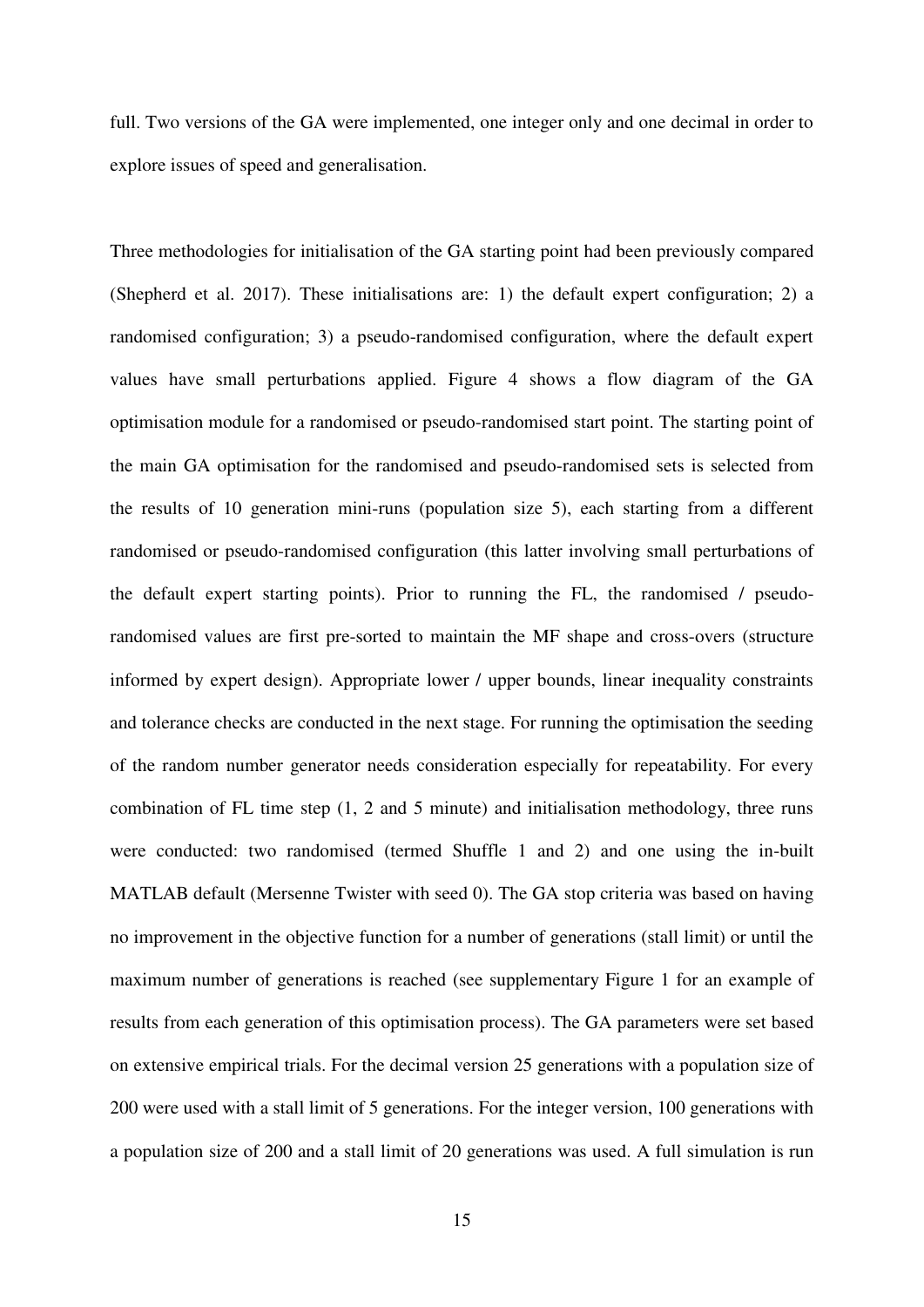for each population member. These values were empirically discovered to be a useful compromise between run times and improvement in the objective function. "Arithmetic" (creating children that are the weighted arithmetic mean of two parents) and "Adapt feasible" (randomly generating directions that are adaptive with respect to the last successful or unsuccessful generation and satisfying bounds and linear constraints) were selected respectively as the crossover and mutation functions for the decimal optimisation. The integer implementation uses special functions to enforce variables to be integers as described by Deep et al. (2009).



Figure 4: Flow diagram for GA optimisation module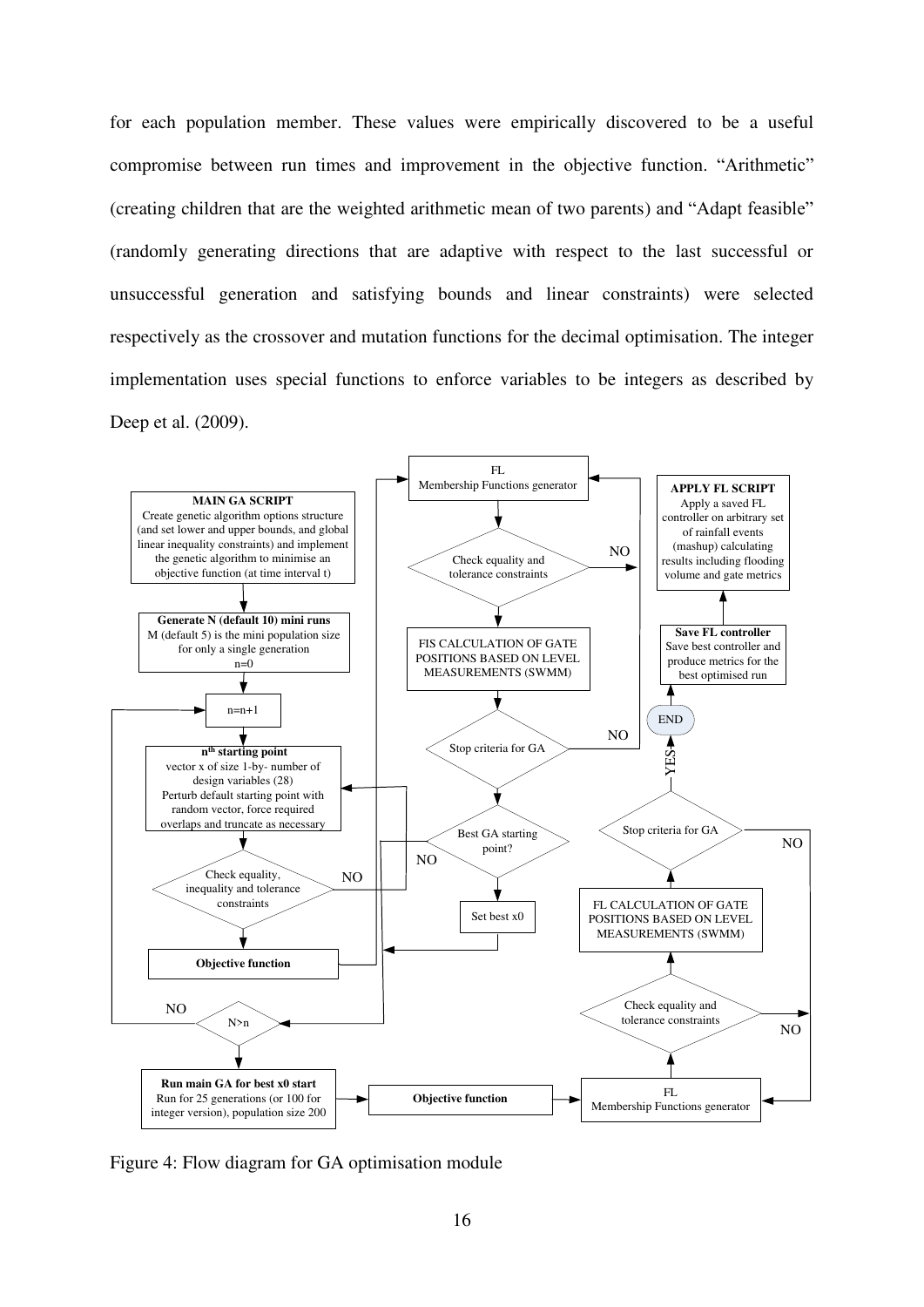#### **RESULTS AND DISCUSSION**

The results of experiments using the assembled rainfall time series (based on recorded rainfall data) to explore the ability of the GA to improve the performance of the FL RTC system are now presented, along with some comparisons to the design rainfall used in Shepherd et al. (2017). The aim of the experiments is to optimise the FL MFs for a local RTC system installed in a particular sewer network, but to avoid overfitting to the training events, i.e. a lack of generalisation, which is a common issue and area of active research in the GA and Genetic Programming field (Gonçalves and Silva, 2011).

# **Optimisation and testing**

Table 1 provides some overview statistics of the rainfall, and baseline results for flooding without FL control (Gate inactive) and for the non-optimised default FL for the two rainfall time series and the design event used in Shepherd et al. (2017). It can be seen that, when compared to the 'Gate inactive' case, the default FL reduces flood volumes for all cases, except the 5 minute FL time step for Time Series 1. It is interesting to note that in general the shorter FL time steps result in lower flood volumes and also a smaller total distance moved by the gate during the time series. The exceptions are the 5 minute FL time step gate movement for Time Series 1, which is the lowest, and the 2 minute FL step for Time Series 2 which has a significantly lower flood volume than either the 1 minute or the 5 minute. The former is due to the gate tending to stay in a closed position more of the time, hence smaller gate movements, but the flood volume is large. For the 2 minute FL step, the gate movements are allowing the stored volume to drain more quickly and hence there is more storage available for the later runoff.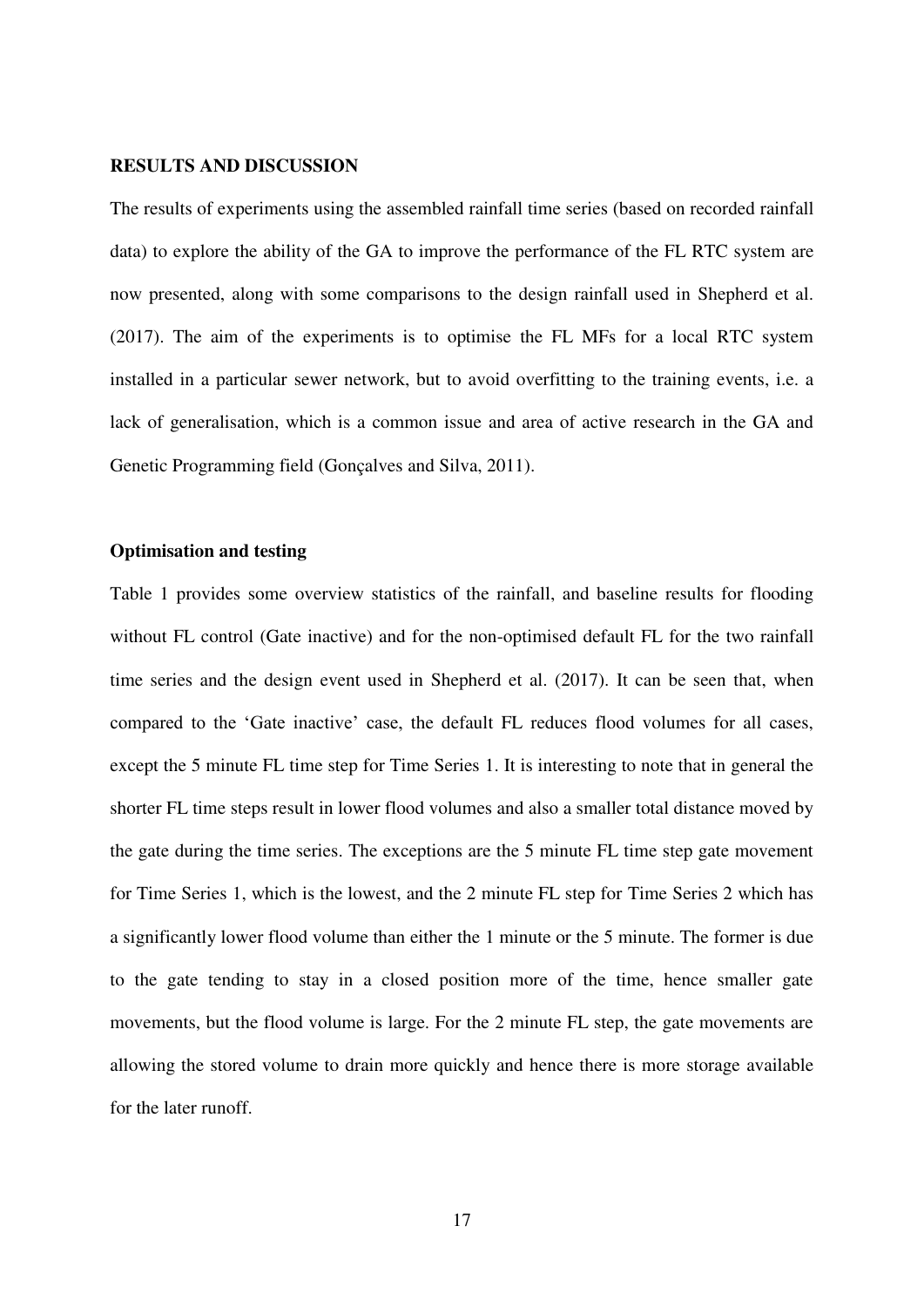| <b>Name</b>                | Rainfall<br>Event<br><b>Duration</b><br>(hours) | <b>Total</b><br>Rainfall<br>(mm) | Peak<br>Intensity<br>(mm/hr) | Flood volume $(m^3)$ |                   |                 |                 | <b>Default FL gate metrics</b> |                 |              |
|----------------------------|-------------------------------------------------|----------------------------------|------------------------------|----------------------|-------------------|-----------------|-----------------|--------------------------------|-----------------|--------------|
|                            |                                                 |                                  |                              | Gate<br>inactive     | <b>Default FL</b> |                 |                 | number / total distance (m)    |                 |              |
|                            |                                                 |                                  |                              |                      | min               | $2 \text{ min}$ | $5 \text{ min}$ | 1 min                          | $2 \text{ min}$ | 5 min        |
| Time series 1              | 10.4                                            | 76                               | 135                          | 170.6                | 73.7              | 77.7            | 210.2           | 268/<br>3.52                   | 213/<br>4.58    | 80/<br>3.47  |
| Time series 2              | 9.9                                             | 60                               | 84                           | 128.2                | 64.7              | 44.7            | 68.3            | 240/<br>3.04                   | 183/<br>4.14    | 118/<br>5.15 |
| Design event<br>$(M5-120)$ | 2                                               | 23                               | 44                           | 247.0                | 111.<br>$\Omega$  | 113.4           | 141.2           | 75/<br>1.08                    | 53/<br>1.33     | 31/<br>1.37  |

**Table 1**: **Rainfall event datasets and baseline results for default FL input MFs** 

Table 2 presents results for the integer optimisation, the same data for the decimal optimisation is included in supplementary materials (Supplementary Table 1). Time series 1 is the training set and Time series 2 is the independent test set. In Table 2, the column header abbreviations are as follows: RNG is the Random Number Generator used for seeding; Init. is the GA initialisation strategy; Stall is the number of generations after which the GA stalls; Gate # is the number of gate movements; Gate dist. is the total distance the gate moves. It can be seen that within the results for a single FL time step, the RNG and initialisation strategy impact both the Flood Volume and gate metrics, showing that in this relatively complex solution space there are many local minima. For example, the 1 minute FL time step training flood volumes vary from 23.5  $m<sup>3</sup>$  to 48.2  $m<sup>3</sup>$ , with an average of 31.4  $m<sup>3</sup>$ , while the number of gate movements and total distance moved vary by similar multiples, but there is no correlation between the gate movements or distance moved and the flood volume. In all cases, the integer optimisation stalled due to not improving the solution outside the tolerance for 20 generations.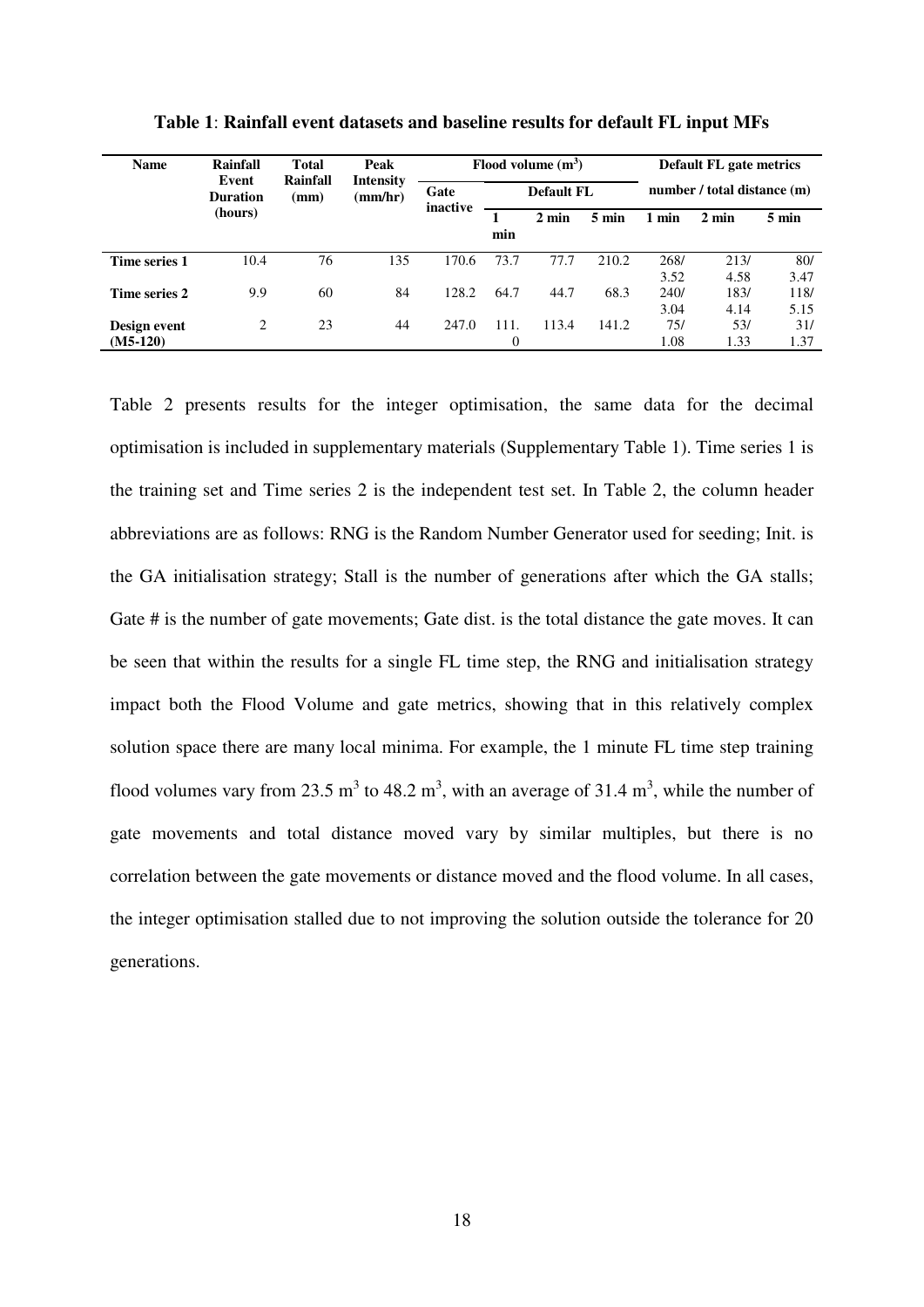|                        | <b>RNG</b> | Init.        | <b>Stall</b> |                            | <b>Training results</b> |               | <b>Test results</b> |        |               |
|------------------------|------------|--------------|--------------|----------------------------|-------------------------|---------------|---------------------|--------|---------------|
| <b>FL</b> Time<br>step |            |              |              | Flood<br>volume<br>$(m^3)$ | Gate #                  | Gate<br>dist. | Flood<br>volume     | Gate # | Gate<br>dist. |
| $1$ min                | Default    | PseudoRandom | 85           | 30.66                      | 470                     | (m)<br>7.59   | $(m^3)$<br>32.4     | 438    | (m)<br>7.05   |
|                        |            |              |              |                            |                         |               |                     |        |               |
| 1 min                  | Default    | Random       | 71           | 28.68                      | 564                     | 8.66          | 23.82               | 466    | 7.3           |
| 1 min                  | Default    | Default      | 90           | 28.62                      | 575                     | 8.96          | 25.14               | 492    | 7.76          |
| 1 min                  | Shuffle 1  | PseudoRandom | 45           | 41.46                      | 341                     | 4.43          | 28.98               | 319    | 4.3           |
| $1$ min                | Shuffle 1  | Random       | 79           | 23.7                       | 476                     | 7.89          | 21                  | 373    | 5.9           |
| 1 min                  | Shuffle 1  | Default      | 70           | 27.42                      | 362                     | 5.32          | 40.92               | 356    | 4.92          |
| 1 min                  | Shuffle 2  | PseudoRandom | 40           | 48.24                      | 281                     | 3.93          | 30.18               | 209    | 2.97          |
| 1 min                  | Shuffle 2  | Random       | 66           | 23.52                      | 391                     | 6.17          | 24.12               | 329    | 5.27          |
| $1$ min                | Shuffle 2  | Default      | 50           | 30.06                      | 461                     | $\tau$        | 25.98               | 409    | 6.17          |
| 2 min                  | Default    | PseudoRandom | 62           | 43.38                      | 286                     | 5.99          | 38.22               | 224    | 4.39          |
| 2 min                  | Default    | Random       | 21           | 64.8                       | 245                     | 6.17          | 44.22               | 199    | 5.28          |
| $2 \text{ min}$        | Default    | Default      | 77           | 51.3                       | 212                     | 5.45          | 38.34               | 141    | 3.48          |
| $2 \text{ min}$        | Shuffle 1  | PseudoRandom | 38           | 37.56                      | 205                     | 4.81          | 39.36               | 160    | 3.75          |
| 2 min                  | Shuffle 1  | Random       | 34           | 45.72                      | 248                     | 6.63          | 57.54               | 183    | 4.98          |
| 2 min                  | Shuffle 1  | Default      | 80           | 52.38                      | 238                     | 5.26          | 43.98               | 197    | 4.09          |
| 2 min                  | Shuffle 2  | PseudoRandom | 45           | 44.04                      | 251                     | 5.93          | 32.22               | 172    | 3.85          |
| $2 \text{ min}$        | Shuffle 2  | Random       | 44           | 45.6                       | 283                     | 7.5           | 44.22               | 218    | 5.51          |
| $2 \text{ min}$        | Shuffle 2  | Default      | 71           | 46.74                      | 226                     | 5.58          | 43.44               | 185    | 4.35          |
| $5 \text{ min}$        | Default    | PseudoRandom | 46           | 82.44                      | 106                     | 5.32          | 52.56               | 87     | 4.36          |
| 5 min                  | Default    | Random       | 41           | 119.4                      | 115                     | 5.52          | 74.16               | 116    | 6.03          |
| 5 min                  | Default    | Default      | 21           | 210.12                     | 81                      | 3.54          | 48.42               | 129    | 5.17          |
| 5 min                  | Shuffle 1  | PseudoRandom | 86           | 75.06                      | 131                     | 5.88          | 43.92               | 112    | 5.21          |
| 5 min                  | Shuffle 1  | Random       | 50           | 79.98                      | 133                     | 6.39          | 72.78               | 110    | 5.1           |
| $5 \ \mathrm{min}$     | Shuffle 1  | Default      | 63           | 154.92                     | 101                     | 5.46          | 59.16               | 87     | 4.88          |
| 5 min                  | Shuffle 2  | PseudoRandom | 60           | 178.38                     | 105                     | 6.31          | 65.16               | 117    | 7.69          |
| 5 min                  | Shuffle 2  | Random       | 21           | 200.58                     | 97                      | 4.05          | 52.2                | 115    | 4.61          |
| $5 \text{ min}$        | Shuffle 2  | Default      | 88           | 146.46                     | 87                      | 4.43          | 34.98               | 108    | 4.8           |

**Table 2**: **Integer optimisation** 

Table 3 presents a summary of the overall results, including the mean percentage reduction in flood volumes from the default FL and no control option; results are presented for each FL time step and the average of all time steps for both integer and decimal optimisation are reported. In Table 3, we see that the decimal optimisation provides the best reduction in flood volume on the training set (mean of 59.7% flood volume reduction across all runs and time steps compared to 43.3% for the integer optimisation). However, the integer version provides better generalisation on the unseen time series (26.7% reduction in flood volume compared to 23.2% for the decimal optimisation). Both integer and decimal GAs achieve the best flood volume reduction for the unseen time series on a one-minute FL time step, and perform least well on the unseen time series for a two-minute time step. The decimal version gives the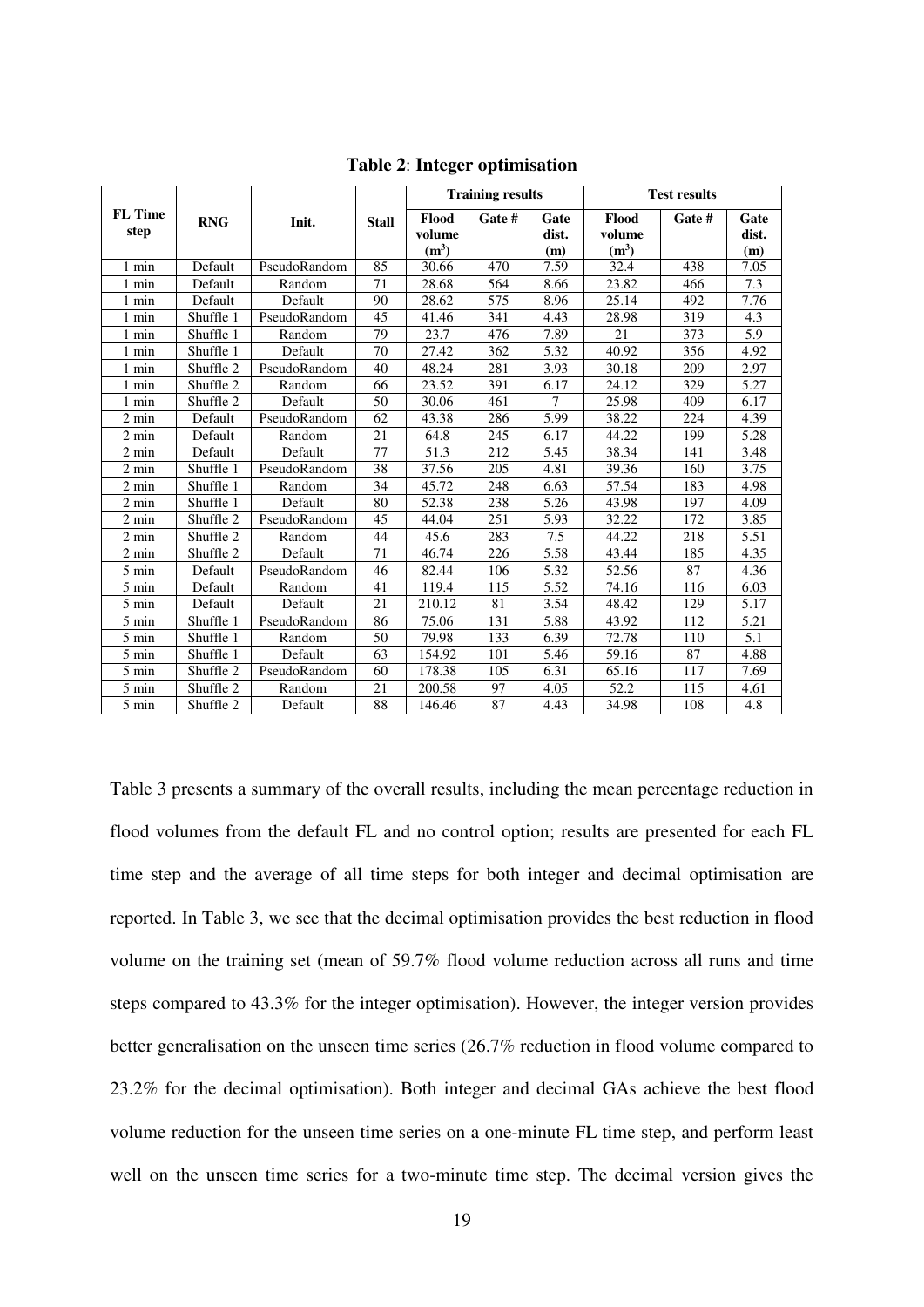highest performance for the training data set for a 5 minute FL time step, although referring to Table 1, the default FL performed badly, resulting in flood volumes greater than if the gate was inactive, hence there was greatest scope for improvement. Overall, the integer version has the advantage of less overfitting and much faster run time. On a standard desktop PC (Intel® Core™ i7-3770 CPU, 32 GB RAM, Microsoft Windows 10) running MATLAB R2016b, the run time of the integer version is approximately 2.75 hours compared to 9.75 hours of an equivalent decimal run– i.e. around a 70% reduction.

| <b>FL</b> Time step | <b>GA</b>      | Training results (time series 1)             |                                                           | <b>Unseen Test results (time series 2)</b>   |                                                      |  |  |
|---------------------|----------------|----------------------------------------------|-----------------------------------------------------------|----------------------------------------------|------------------------------------------------------|--|--|
|                     | type           | % mean flood<br>reduction from<br>default FL | $%$ mean<br>flood<br>reduction<br>from no<br>gate control | % mean flood<br>reduction from<br>default FL | % mean flood<br>reduction<br>from no gate<br>control |  |  |
| 1 min               | <b>Integer</b> | 57.4%                                        | 81.6%                                                     | 56.6%                                        | 78.1%                                                |  |  |
| $2 \text{ min}$     | <b>Integer</b> | 38.4%                                        | 71.9%                                                     | $5.1\%$                                      | 66.9%                                                |  |  |
| $5 \text{ min}$     | <b>Integer</b> | 34.4%                                        | 19.1%                                                     | 18.2%                                        | 56.4%                                                |  |  |
| All                 | <b>Integer</b> | $43.3\%$                                     | 57.4%                                                     | $26.7\%$                                     | 67.2%                                                |  |  |
| 1 min               | <b>Decimal</b> | $60.9\%$                                     | 83.1%                                                     | 54.4%                                        | 77.0%                                                |  |  |
| $2 \text{ min}$     | <b>Decimal</b> | 53.9%                                        | 79.0%                                                     | $1.6\%$                                      | 65.7%                                                |  |  |
| $5 \text{ min}$     | <b>Decimal</b> | 64.7%                                        | 56.5%                                                     | 9.4%                                         | 51.7%                                                |  |  |
| All                 | <b>Decimal</b> | 59.7%                                        | 72.9%                                                     | $23.2\%$                                     | 65.5%                                                |  |  |

**Table 3**: **Summary results (flood reduction)**

The M5-120 design event, as used in Shepherd et al. (2017), was not expected to be representative as a training set and this was the case when this was explored for a 1 minute FL time step. The subsequent optimised controller resulted in higher flood volumes than the default FL when both Time series 1 and 2 were used as tests. The M5-120 event has also been used as a test event, the integer optimisation provides the best reduction in flood volume for the design event with a mean reduction of 4.3% across all runs and time steps, with the decimal optimisation providing only 2.7% reduction.

Table 4 summarises the gate movements across optimisation type and time step (see Table 1 for the metrics for the default FL controller before optimisation). General observation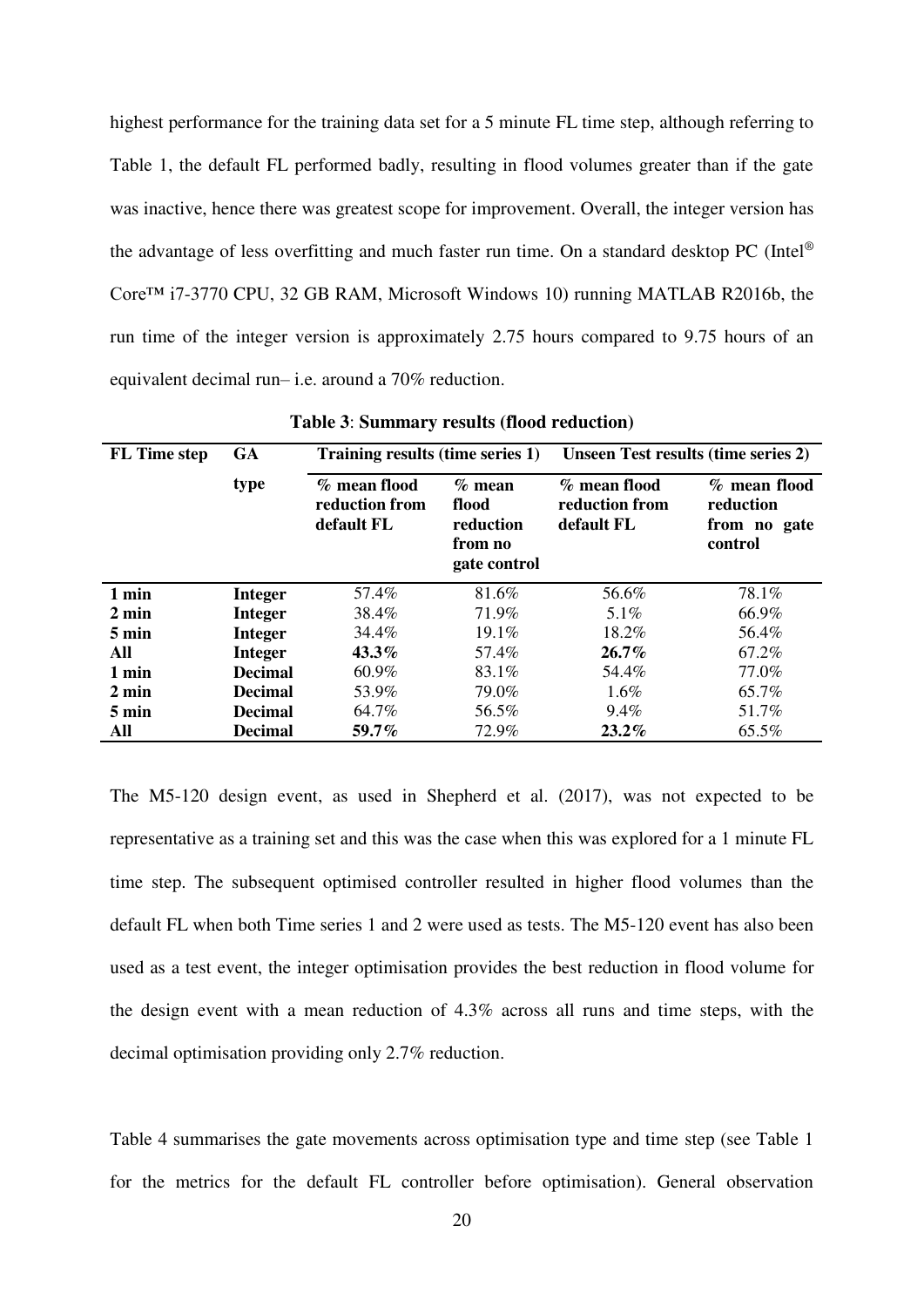concludes that there are a greater number of gate movements for the smaller time steps, which is to be expected, though this is not reflected strongly in the total distance gates moved because the distance moved in each step is a function of the FL time step. Time series 1, the training event, tends to have a greater number of gate movements and greater distance moved, this could indicate overfitting, but may also be a reflection of the differences in total rainfall depth and the periods in time during the event when rain is falling.

| FL time<br>step | <b>GA</b>      |             | Training results (time series 1) | Test results (time series 2) |                        |  |  |
|-----------------|----------------|-------------|----------------------------------|------------------------------|------------------------|--|--|
|                 | type           | Mean gate # | Mean gate dist.<br>(m)           | Mean gate #                  | Mean gate dist.<br>(m) |  |  |
| 1 min           | <b>Integer</b> | 435.7       | 6.66                             | 376.8                        | 5.74                   |  |  |
| $2 \text{ min}$ | <b>Integer</b> | 243.8       | 5.92                             | 186.6                        | 4.41                   |  |  |
| 5 min           | <b>Integer</b> | 106.2       | 5.21                             | 109.0                        | 5.32                   |  |  |
| All             | <b>Integer</b> | 261.9       | 5.93                             | 224.1                        | 5.15                   |  |  |
| 1 min           | <b>Decimal</b> | 363.3       | 4.93                             | 311.4                        | 4.18                   |  |  |
| $2 \text{ min}$ | <b>Decimal</b> | 247.3       | 5.82                             | 195.1                        | 4.61                   |  |  |
| $5 \text{ min}$ | <b>Decimal</b> | 129.2       | 6.00                             | 111.0                        | 5.21                   |  |  |
| All             | <b>Decimal</b> | 246.6       | 5.58                             | 205.9                        | 4.67                   |  |  |

**Table 4**: **Summary results (gate metrics)** 

#### **Monte Carlo exploration of problem space**

A GA searches the solution space using an evolutionary approach whose settings and parameters generally set a fine balance between exploration and exploitation. Excessive exploration might waste time on solutions that are less likely to perform well in light of evolution already conducted. Excessive exploitation will result in becoming trapped in local maxima. A Monte-Carlo exposition to look at a large range of parameter values was conducted on the 28 MF variables (corresponding to the GA input vector). A sort ensures MF cross-over and basic sense checks are carried out as for the GA. 30,000 runs (as a compromise between proportion of solution space explored and run time) were carried out (run time on a desktop PC was 3.5 days) and results were generated for both time series (Table 1) using a 1 minute FL time step. Figure 5 provides histograms of all results for both time series, using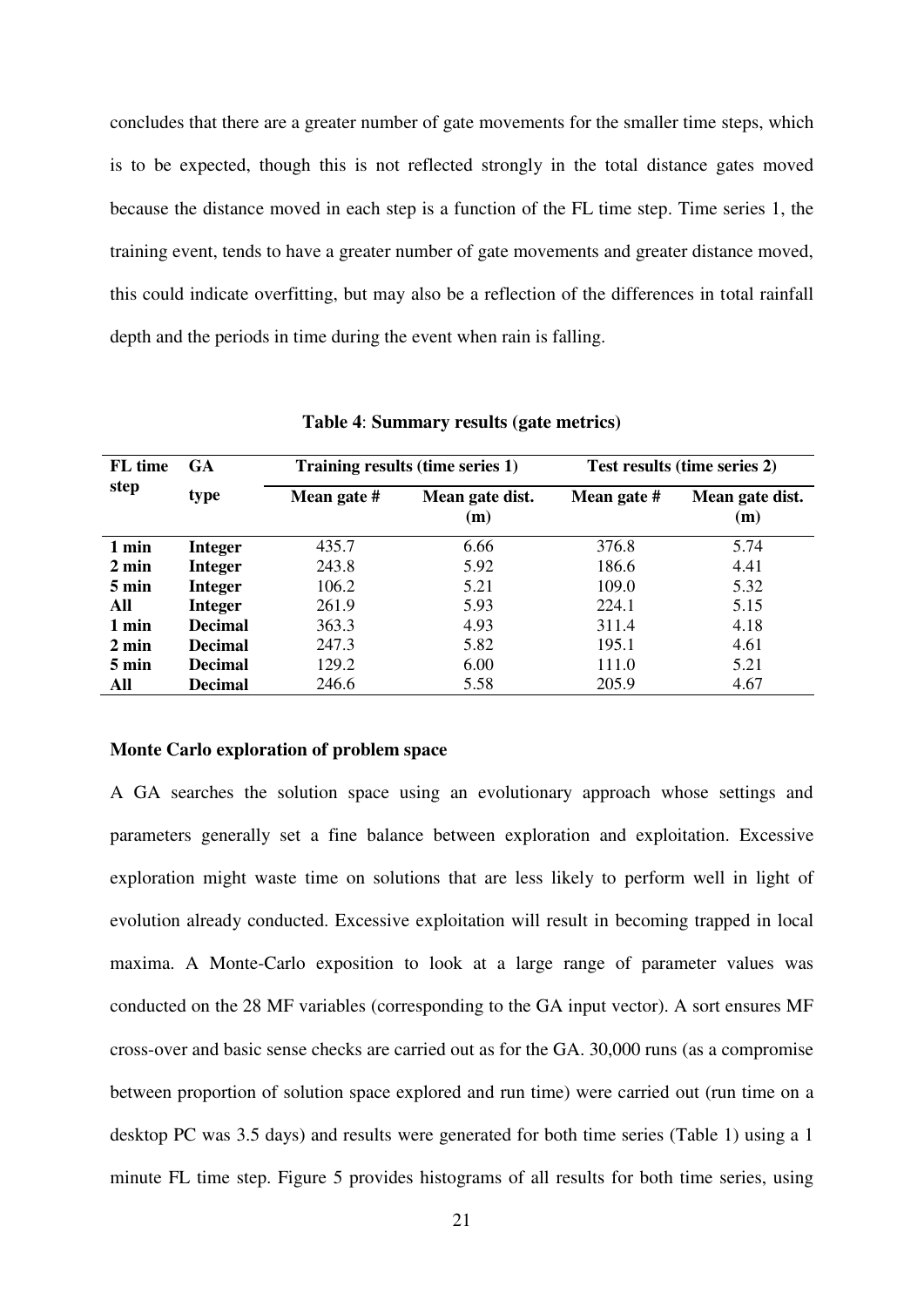decimal inputs. For Time Series 1 the flood volumes range from  $18.7$  to  $231.6$  m<sup>3</sup>, while for Time Series 2 the range is from 7.5 to 172.6  $m<sup>3</sup>$ . We can see by reference to the 1 minute time step test results in Table 2 that GA solutions are in the optimal region of the generated solutions. For Time Series 1, all of the trained flood volumes are within the bottom 2<sup>nd</sup> percentile, while all of the test results for Time Series 2 are within the bottom 43rd percentile of the Monte-Carlo results. The average flood volumes are in the  $0.3$  and  $28<sup>th</sup>$  percentiles respectively. The flood volumes for the default FL were in the  $51<sup>st</sup>$  and  $73<sup>rd</sup>$  percentile respectively.



a) Time series 1 b) Time series 2

Figure 5: Histogram of Monte Carlo runs for 1 minute time step, decimal MFs.

# **Example controller operation**

Prior to deploying a particular controller the modeller will run a number of optimisations (for a particular FL time step) using a dataset containing real events for a particular hydraulic sewer model. Selection of the controller to be deployed can be based not only on minimum flood volumes (from training and test sets), but also by using the gate metrics. As illustrated in Figure 5 the solution space has multiple candidate solutions giving similar flood volume reduction, thus a solution minimising both gate movements and flood volume can be selected.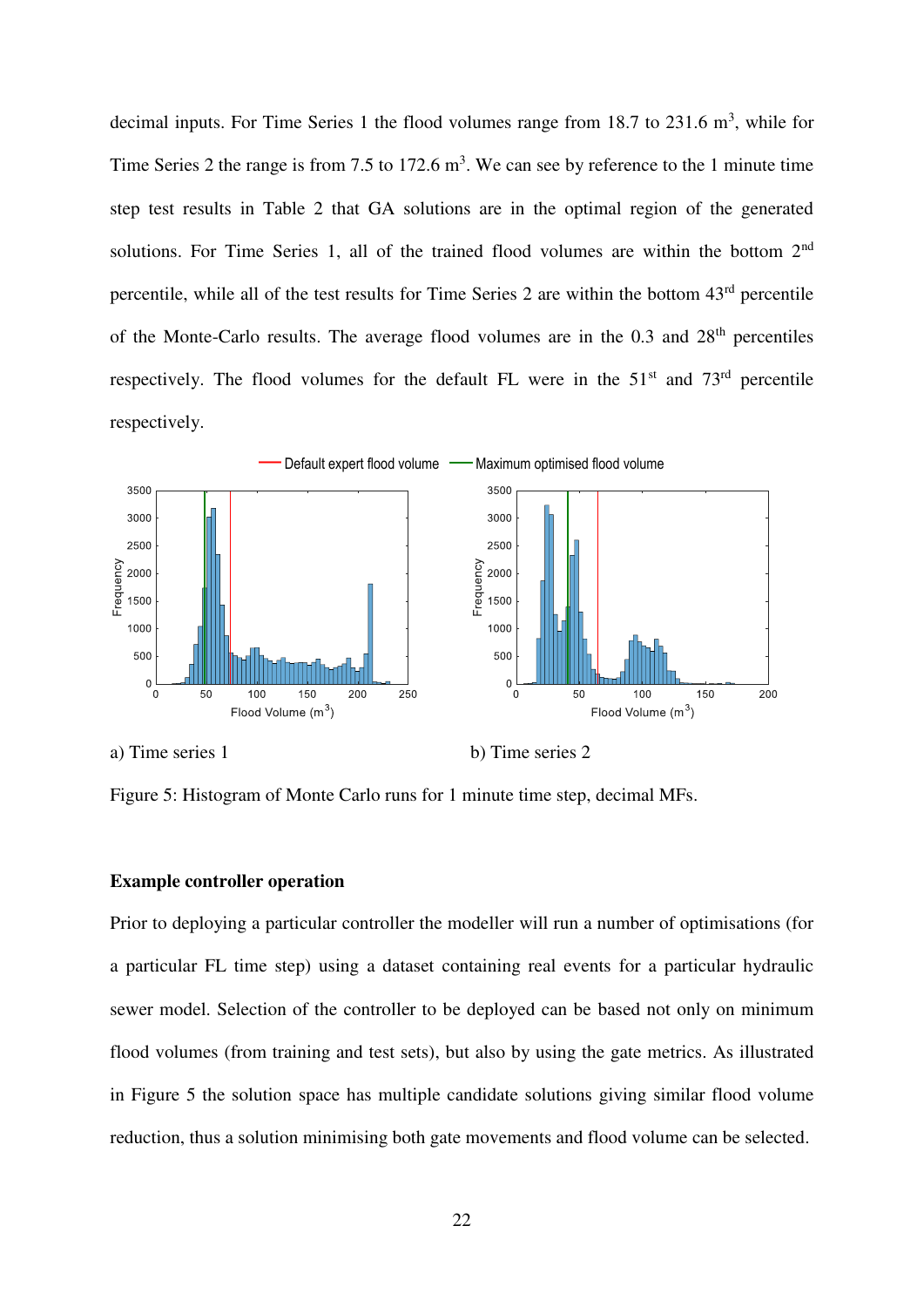In order to show the effect of the different control options, Figure 6 shows four cases for Time series 2, firstly the control case where the gate is inactive, secondly the default expert control, and finally the test cases for two optimised controllers. The y axes in Figure 6 show the proportional depth, where 0% is the pipe invert and 100% represents the ground surface, so any depth >100% indicates flooding. Figure 6a shows five periods when flooding occurs at the flood location, at these times the water depth upstream of the gate is at 22% or below, showing potential for storage. Figure 6b shows that the default gate control reduces the amount of time flooding by utilising this storage. The remaining flooding periods are either because the gate has not responded quickly enough, or because the storage has remained too full between events. Figure 6c shows that an optimised result can manage the storage better, it further reduces the flooding volume and uses less storage while doing so. The remaining flooding is at the start of the four main flooding periods seen in the control case. The gate can be observed to operate more regularly and tends to operate with a higher opening percentage than the default expert case. Figure 6d shows an alternate optimisation which gives a very similar overall flood volume to Figure 6c, but the gate is moving significantly more, with 142 more movements and moving an extra 1.83 m (53% further). These extra movements result in a much noisier depth profile, use more energy to move the gate and result in more wear to the gate seals, and so are undesirable.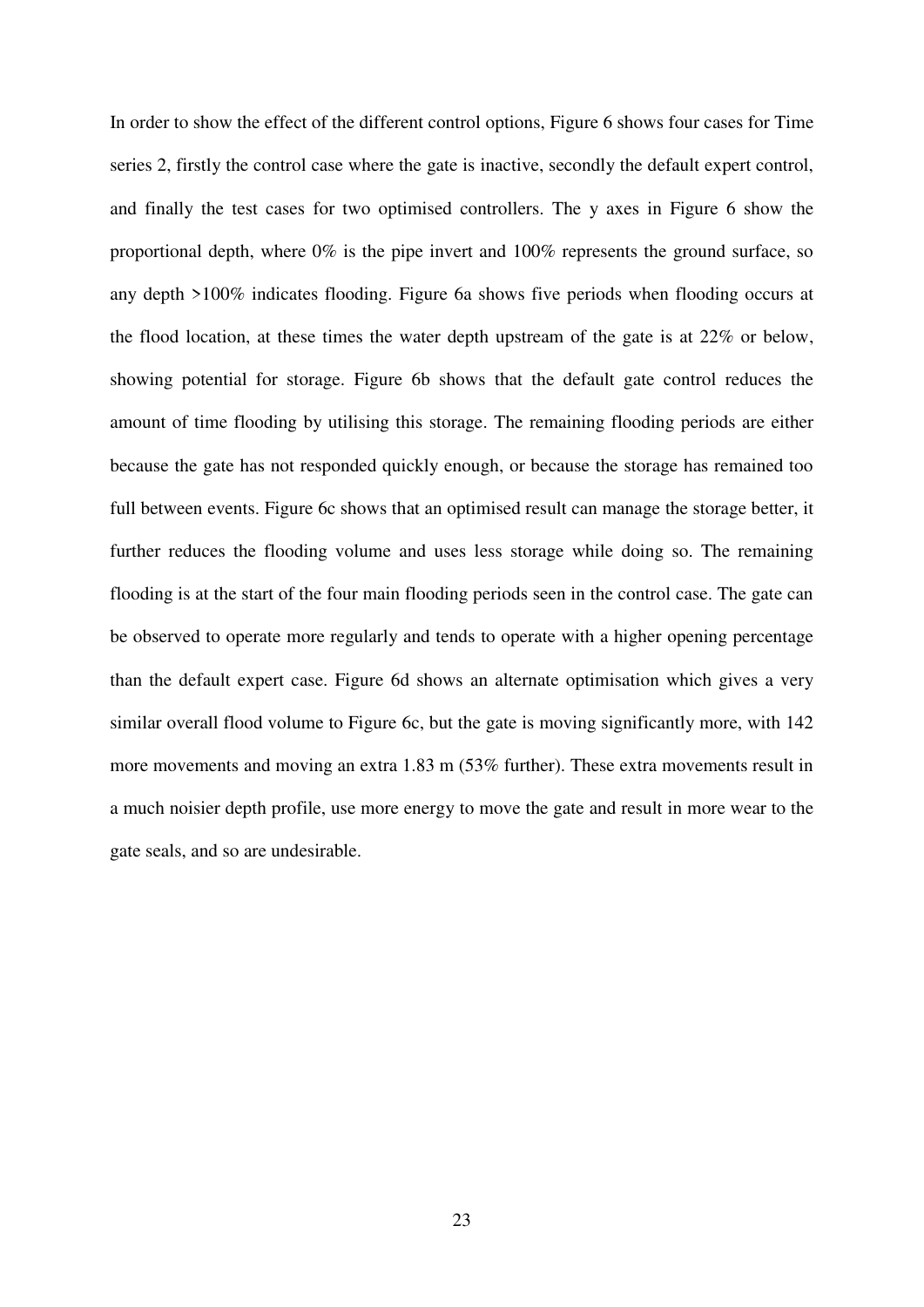

a) Gate inactive (control), flood volume **128.2** m<sup>3</sup>.



c) Optimised, Pseudo-Random initialisation strategy, RNG shuffled, flood volume **22.62** m<sup>3</sup> , gate # 239, gate dist. 3.44 m.



b) Default expert, un-optimised, flood volume  $73.7 \text{ m}^3$ , gate # 268, gate dist. 3.52 m.



d) Optimised, random initialisation strategy, RNG shuffled, flood volume 21.42 m<sup>3</sup>, gate # 381, gate dist. 5.27 m.

Figure 6: Time series 2 results for control, default un-optimised and two optimised cases, FL run at 1 minute step

#### **Future work**

The presented system has tackled the issue of flood reduction but future work could explore other issues, such as water quality improvement, e.g. by decreasing the frequency and volume of CSO discharges. Potential further development could include multi-objective optimisation (e.g. include number of gate movements, total time storage is used, total flood duration, water quality aspects, etc.). Application of controller optimisation to different drainage networks (including testing of optimisation in a live situation) is also planned, as is investigating how optimised MFs vary depending on the sewer network configuration and imposed rainfall.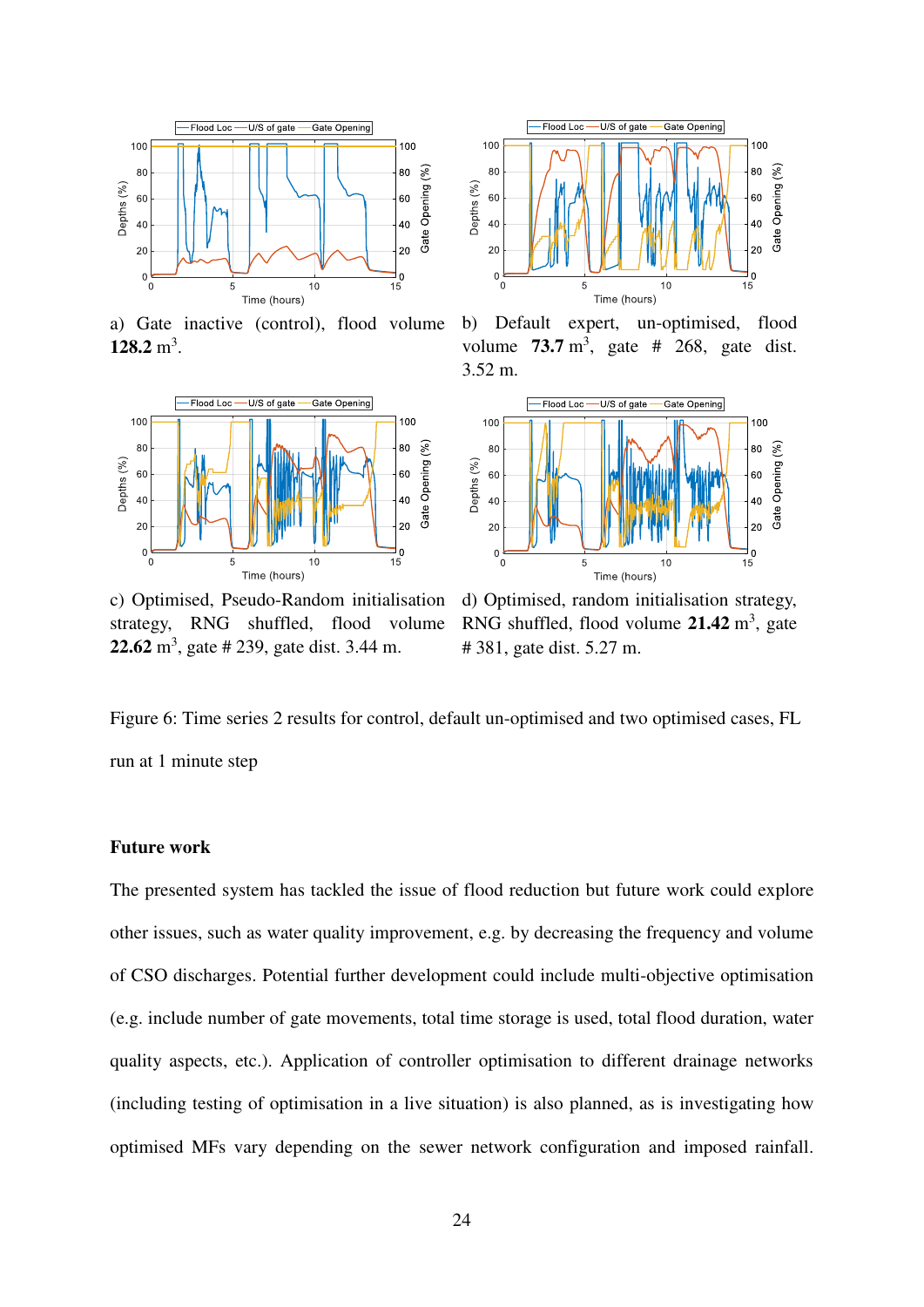When considering future implementations of the system in new locations, results provided have demonstrated that in this relatively complex solution space there are many local minima. On the one hand, this would suggest the FL control algorithm is fairly transferable, in that many different settings of the algorithm should produce a reasonable flood reduction in potentially multiple networks. However, it is anticipated that to obtain the optimum FL control algorithm settings it would be necessary to carry out GA optimisation using a hydraulic model of the new network. It would make an interesting future study to apply the FL controlled gate in other networks to understand how MFs might vary and whether the GA optimised results are optimal among multiple networks, or if optimised MFs are network specific.

#### **CONCLUSIONS**

A GA software tool was coded to optimise a FL control system which uses local water level sensing and a flow control gate to adjust spatial distribution of in-pipe water volume to reduce local flood risk. The input MFs of the FL control algorithm are optimised using the outputs from a calibrated SWMM hydrodynamic model. A case study comprising training and test scenarios utilised compiled rainfall time series based on recorded rainfall and incorporating multiple events was used in the optimisation. The average reduction in flood volume for the GA optimised input MFs when compared to no gate control was 66%. The GA also performs well compared to the expert (in sewer hydraulic modelling) defined MFs for unseen test rainfall events, resulting in an average 25% decrease in flood volume (average of 52% reduction for training events). Two GA based approaches were tested. The integer based GA optimisation performed better than the decimal version on unseen events and computational run time was significantly reduced. Both approaches operated significantly better on a one minute FL control time step (average of 56% flood reduction on unseen events), compared to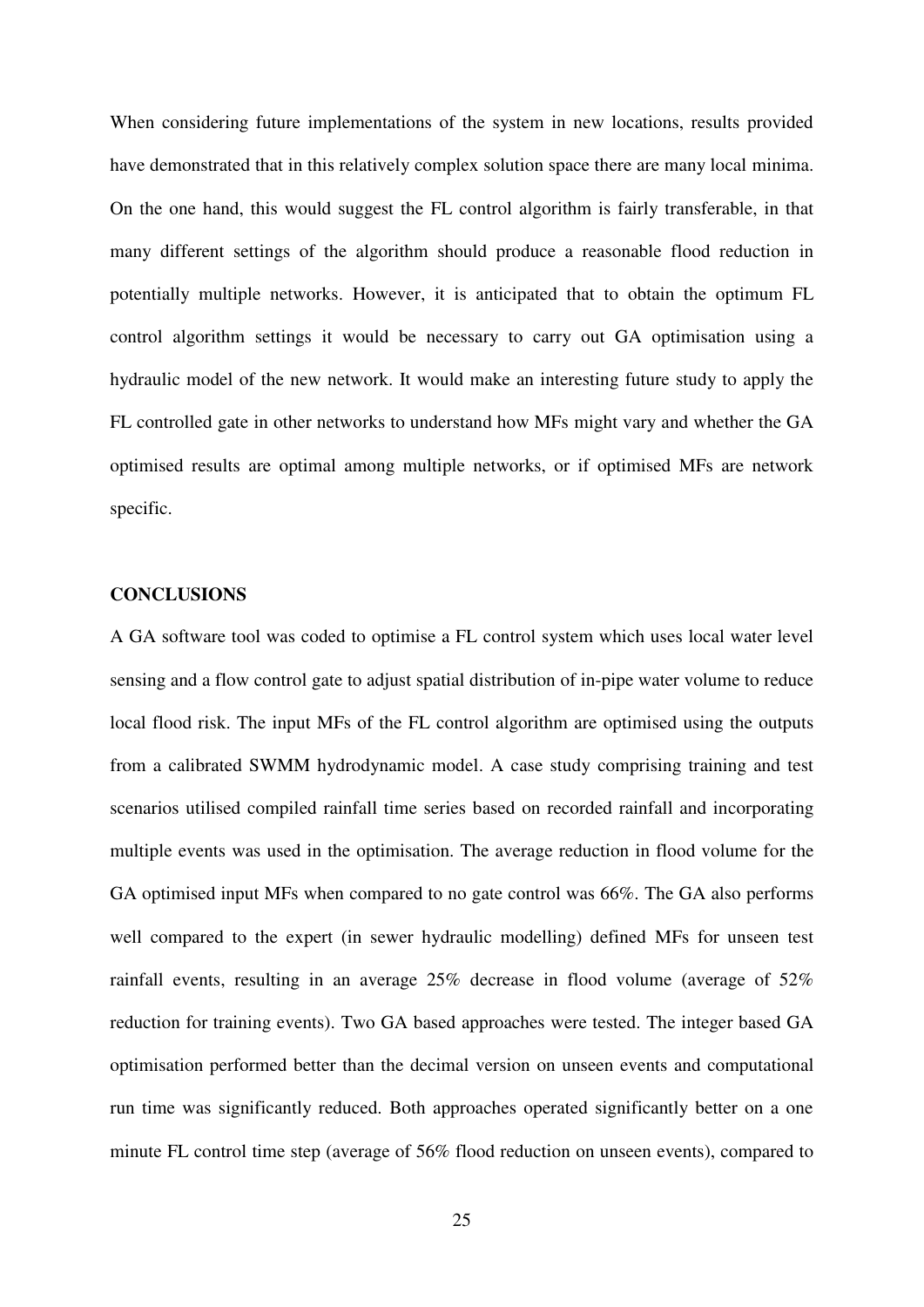a 2 or 5 minute time step. Analysis showed that the increased performance in terms of flood volumes increases gate movements by an average of 28% and the total distance moved by the gate by an average of 34%. Key features include:

- Pioneers an autonomous, localised control technique for reducing urban flood risk, which optimises control rules based on virtual sensor data without human intervention.
- The GA optimised FL approach is applicable to any hydraulically modelled network.
- Technique applied on multiple (non-Gaussian) rainfall events and with performance demonstrated on unseen events (not used in optimisation).

The true potential of data driven techniques is to distribute intelligent control and machine learning in a localised, autonomous manner rather than via centralised control. This paper contributes to defining such systems by developing an optimisation framework for a Fuzzy Logic RTC control strategy using hydraulic models. Distributed methodologies offer significant benefits to the management of large distributed infrastructure such as flood risk for piped networks. These benefits include more efficient and cost effective control solutions, faster analysis and response times, simpler more resilient control solutions and the growth of 'smart', self-learning and fixing networks, reducing the cost of infrastructure management by moving to proactive rather than reactive network management.

#### **ACKNOWLEDGEMENTS**

The CENTAUR project [\(www.shef.ac.uk/centaur\)](http://www.shef.ac.uk/centaur) has received funding from the European Union's Horizon 2020 research and innovation programme under grant agreement No. 641931. The contents of this paper reflect the view of the authors - the Executive Agency for Small and Medium-sized Enterprises (EASME) of the European Commission is not responsible for any use that may be made of the information it contains.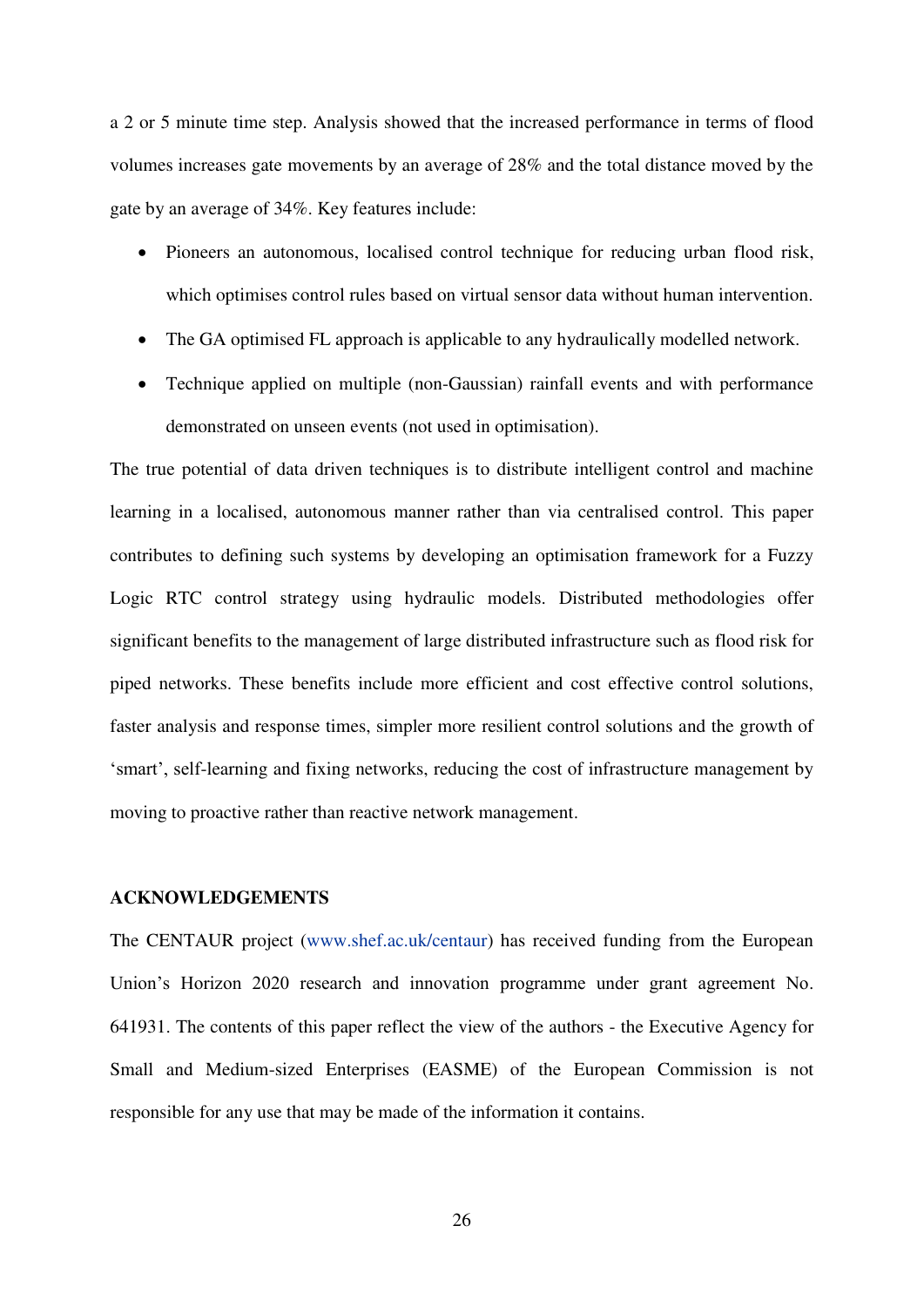#### **REFERENCES**

Abdel-Aal, M, Shepherd, W., Ostojin, S., Mounce, S., Shucksmith, J., Schellart, A., Skipworth, P., Steinhardt, J. and Tait, S. 2017 Developing and testing a fuzzy logic algorithm to alleviate the risk of flooding by controlling a flow control device in a laboratory setting. 14<sup>th</sup> International Conference on Urban Drainage, Prague, Czech Republic, 2017, DOI: 10.5281/zenodo.890882.

Barco, J., Wong, K.M. & Stenstrom, M.K. 2008 Automatic Calibration of the U.S. EPA SWMM Model for a Large Urban Catchment. Journal of Hydraulic Engineering, vol. 134(4), pp. 466-474.

Beeneken T., Erbe, V., Messmer, A., Reder, C., Rohlfing, R., Scheer, M., Schetze, M., Schumacher, B., Weilandt, M. and Weyland, M. 2013. Real time control (RTC) of urban drainage systems – A discussion of the additional efforts compared to conventionally operated systems. Water Science and Technology, Vol. 10, No. 5, pp. 293-299.

Branisavljevic´, N., Prodanovic´, D. & Pavlovic´, D. 2010 Automatic, semi-automatic and manual validation of urban drainage data. IWA Water Science and Technology, 62(5), 1013- 1021.

Campisano, A., Cabot Ple, J., Muschalla, D., Pleau, M. & Vanrolleghem, P. A. 2013 Potential and limitations of modern equipment for real time control of urban wastewater systems. Water Science and Technology, Vol. 10, No. 5, pp. 300-311.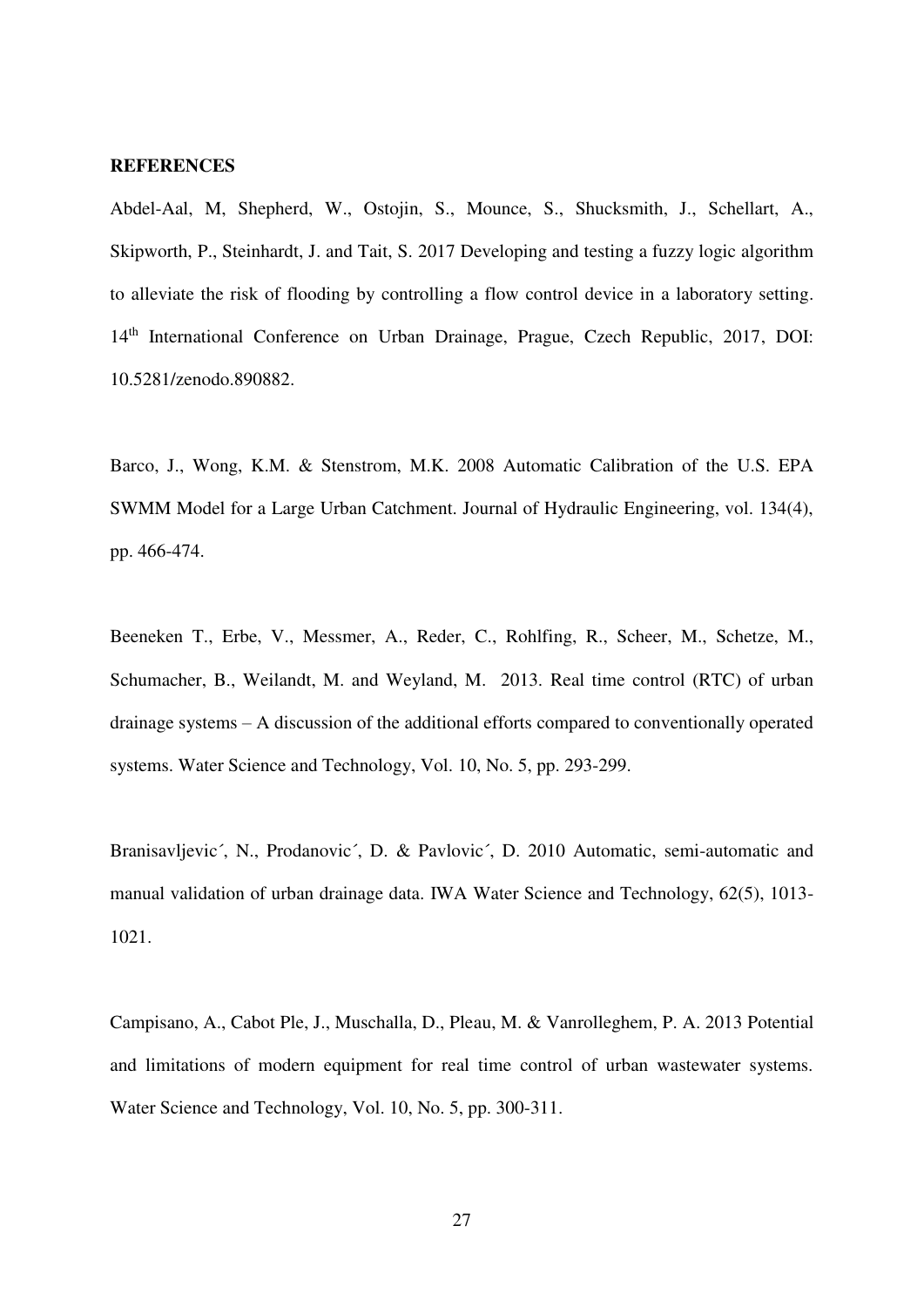Deep, K., Singh, K. P., Kansal, M.L. & Mohan, C. 2009 A real coded genetic algorithm for solving integer and mixed integer optimization problems. Applied Mathematics and Computation, vol. 212(2), pp. 505–518.

Frier H., Basso L., Kaltoft J., Nygaard M., Lynggaard-Jensen A., Hansen H. P. & Molby N. 2014 Real time Monitoring, Modelling and Control of Combined Sewer Systems, PREPARED End of project conference, Aarhus January 2014, <http://www.preparedfp7.eu/viewer/file.aspx?FileInfoID=465>

Fuchs L., Beeneken T. 2005. Development and Implementation of a Real-Time Control Strategy for the Sewer, System of the city of Vienna. Wat. Sc. Tech., 52, 5, 187-194.

Garofalo, G., Giordano, A., Piro, P., Spezzano, G. and Vinci, A. (2017). A distributed realtime approach for mitigating CSO and flooding in urban drainage systems, Journal of Network and Computer Applications,Vol 78, pp.30-42.

García, L., Barreiro-Gomez, J., Escobar, E., Téllez, D., Quijano, N. & Ocampo-Martinez, C. 2015 Modeling and real-time control of urban drainage systems: A review. In Advances in Water Resources, Vol. 85, pp. 120-132. ISSN 0309-1708, DOI: 10.1016/j.advwatres.2015.08.007.

Gonçalves, I., & Silva, S. 2011 Experiments on controlling overfitting in genetic programming. Proceedings of the 15<sup>th</sup> Portuguese Conference on Artificial Intelligence: Progress in Artificial Intelligence, EPIA. Vol. 84. 2011.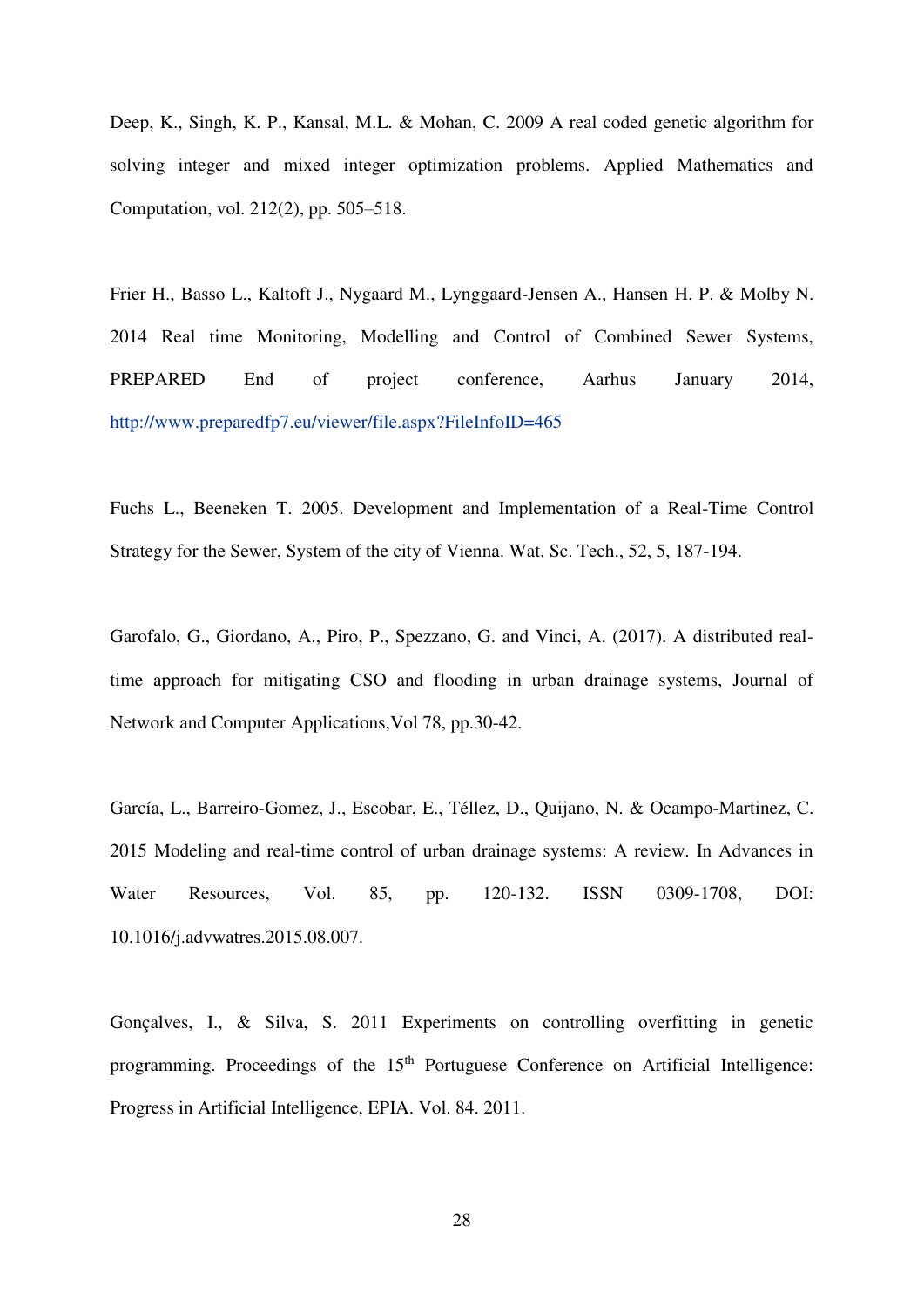Gooré Bi, E., Gachon, P., Vrac, M. & Monette, F. 2017 Which downscaled rainfall data for climate change impact studies in urban areas? Review of current approaches and trends. Theor. Appl. Climatol., 127, 685-699. DOI: 10.1007/s00704-015-1656-y

IPCC 2014 Climate Change 2014: Synthesis Report. Contribution of Working Groups I, II and III to the Fifth Assessment Report of the Intergovernmental Panel on Climate Change [Core Writing Team, R.K. Pachauri and L.A. Meyer (eds.)]. IPCC, Geneva, Switzerland, 151 pp. Summary for Policy Makers, http://www.ipcc.ch/pdf/assessmentreport/ar5/syr/AR5\_SYR\_FINAL\_SPM.pdf [Accessed 22 May 2018]

Kroll, S., Weemaes, M., Van Impe, J. F. M. and Willems, P. 2018 A Methodology for the Design of RTC Strategies for Combined Sewer Networks, Water, Vol 10(11), 1675, pp. 1-23, DOI: 10.3390/w10111675.

Lund, N., Falk, A., Borup, M., Madsen, H. & Mikkelsen, P. 2018 Model predictive control of urban drainage systems: A review and perspective towards smart real-time water management, Critical Reviews in Environmental Science and Technology, DOI: 10.1080/10643389.2018.1455484

Mamdani, E. H. & Assilian, S. 1975 An experiment in linguistic synthesis with a fuzzy logic controller, Int. J. Man-machine Studies vol. 7, pp. 1–13.

Mollerup, A. L., Mikkelsen, P. S., Thornberg, D. & Sin, G. 2016 Controlling sewer systems – a critical review based on systems in three EU cities. Urban Water Journal, Vol. 14 , Iss. 4, pp. 1-9. DOI: 10.1080/1573062X.2016.1148183.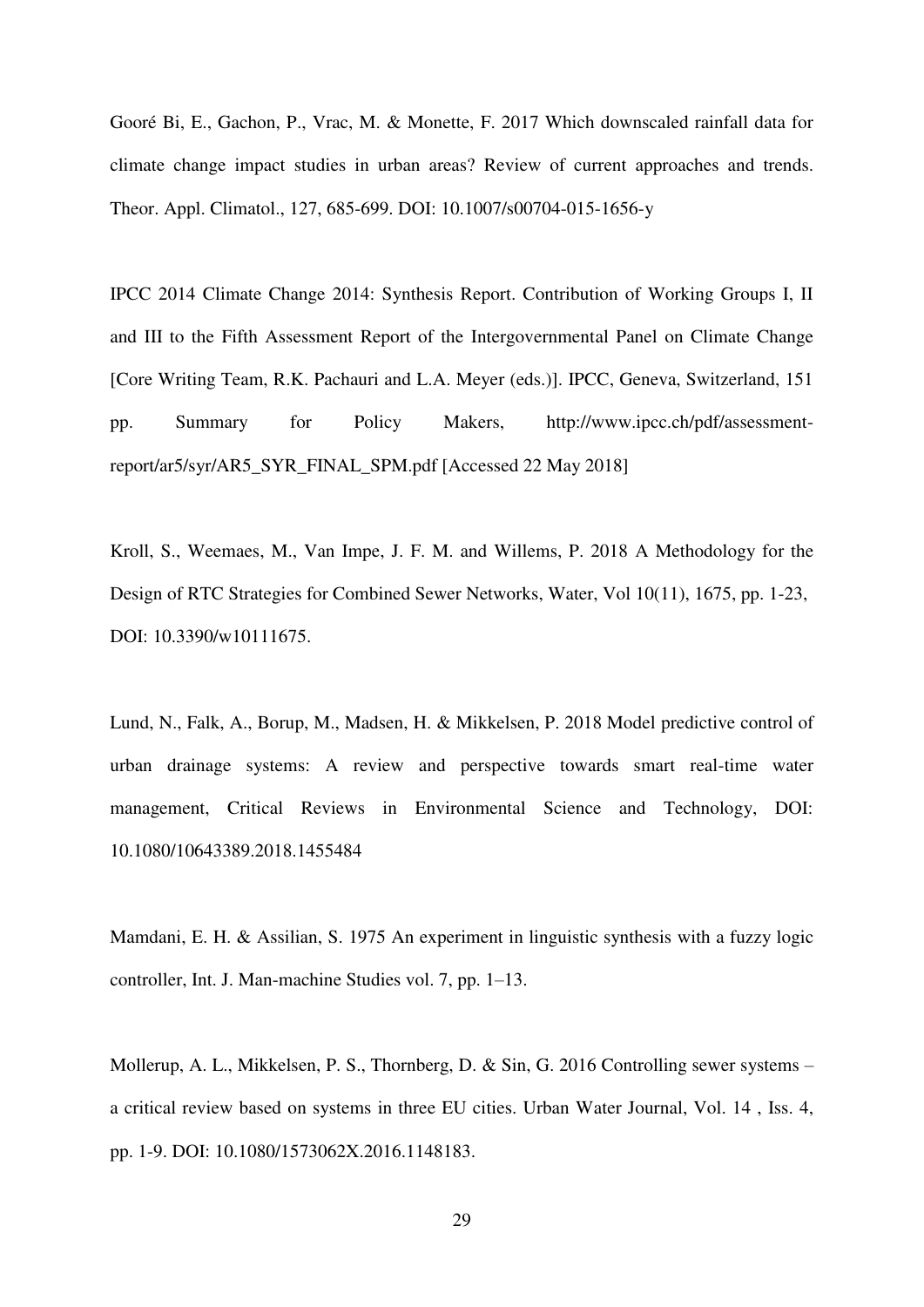Natsheh, E. & Buragga, K. A. 2010 Comparison between Conventional and Fuzzy Logic PID Controllers for Controlling DC Motors. IJCSI International Journal of Computer Science Issues, Vol. 7, Issue 5, ISSN (Online): 1694-0814.

Nicklow, J., Reed, P., Savic, D., Desselegne, T., Harrell, L., Chan-Hilton, A., Karamouz, M., Minsker, B., Ostfeld, A., Singh, A., & Zechman E. 2010 State of the art for genetic algorithms and beyond in water resources planning and management. J. Water Resour. Plann. Manag., vol. 136 no. 4, pp. 412–432.

Pleau, M., Pelletier, G., Colas, H., Lavallee, P. and Bonin, R. 2001 Global predictive realtime control of Quebec Urban Community's westerly sewer network. Wat. Sc. Tech., 43, 7, 123-130.

Pierro, F., S. T. Khu, & Savic, D. 2006 From single-objective to multiple-objective multiplerainfall events automatic calibration of urban storm water runoff models using genetic algorithms. Water science and technology, vol. 54, pp. 57-64. DOI: 10.2166/wst.2006.609.

Radhakrishnan, M., Pathirana, A., Ashley, R.M., Gersonius, B. and Zevenbergen, C. (2018) Flexible adaptation planning for water sensitive cities, Cities, 78, pp. 87-95. DOI: 10.1016/j.cities.2018.01.022

Reed, D., Faulkner, D., Robson, A., Houghton-Carr, H. & Bayliss, A. 1999 Flood Estimation Handbook, Wallingford: Institute of Hydrology.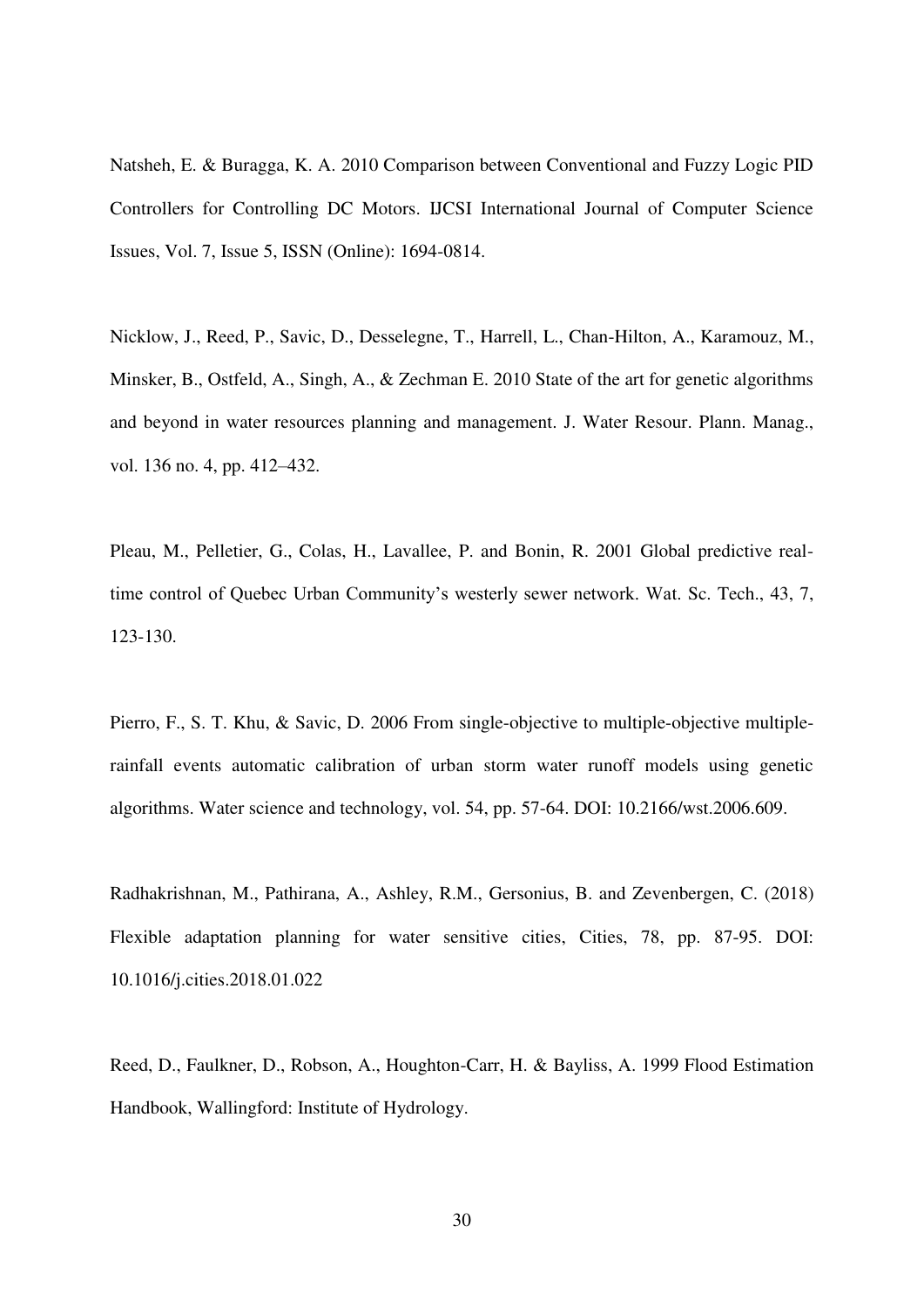Riaño-Briceño, G., Barreiro-Gomez, J., Ramirez-Jaime, A., Quijano, N. & Ocampo-Martinez, C. 2016 MatSWMM – An open-source toolbox for designing real-time control of urban drainage systems, Environ. Modell. Software, vol. 83, DOI: 10.1016/j.envsoft.2016.05.009.

Rossman, L.A. 2015 Storm Water Management Model User's Manual Version 5.1. https://nepis.epa.gov/Exe/ZyPURL.cgi?Dockey=P100N3J6.txt

Sanderson, M. 2010 Changes in the frequency of extreme rainfall events for selected towns and cities. UK Met Office report for OFWAT.

https://www.ofwat.gov.uk/wp-content/uploads/2015/11/rpt\_com\_met\_rainfall.pdf

Schutze M., Haas U., Scheer M., Schilling W. 2005 New guidelines for planning of real time control for urban drainage systems. Proc 10th Int. Conf on Urban Drainage, Copenhagen.

Seggelke, K., Lowe, R., Beeneken, T. & Fuchs, L. 2013 Implementation of an integrated realtime control system of sewer system and wastewater treatment plant in the city of Wilhelmshaven.Water Science and Technology, Vol. 10, No. 5, pp. 330-341.

Shepherd, W., Ostojin, S., Mounce, S. R., Skipworth P., J. & Tait, S. 2016 CENTAUR: Real time flow control system for flood risk reduction, in CIWEM Urban Drainage Group Autumn Conference, Blackpool, UK, 2016, DOI: 10.5281/zenodo.400969.

Shepherd, W., Mounce, S. R., Ostojin, S., Abdel-Aal, M., Schellart, A., Skipworth P., J. & Tait, S. 2017 Optimising a Fuzzy Logic Real-Time Control System for Sewer Flooding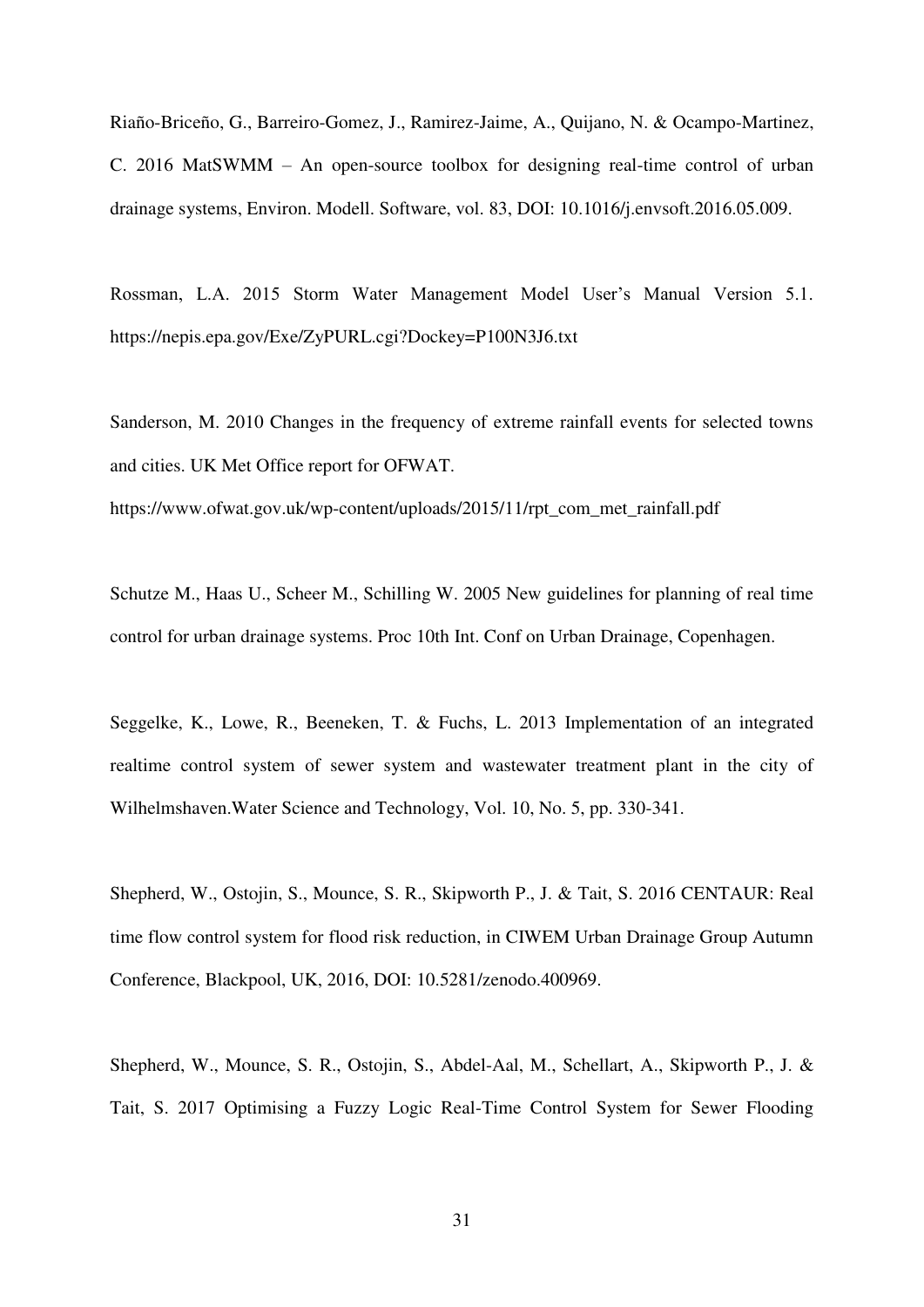Reduction using a Genetic Algorithm. Proceedings of Computing and Control for the Water Industry (CCWI2017), Sheffield, UK,  $5<sup>th</sup>$  to  $7<sup>th</sup>$  September 2017.

Solomatine, D. P., Ostfeld, A., Jan. 2008. Data-driven modelling: some past experiences and new approaches. Journal of Hydroinformatics 10 (1), 3.

Sriwastava, A.K., Tait, S., Schellart, A., Kroll, S., Dorpe, M.V., Assel, J.V., Shucksmith, J. 2018. Quantifying Uncertainty in Simulation of Sewer Overflow Volume, Journal of Environmental Engineering (United States), 144 (7), art. no. 04018050. DOI: 10.1061/(ASCE)EE.1943-7870.0001392

Van Nooijen, R. R. & Kolechkina, A. 2013 Speed of discrete optimisation solvers for real time sewer control, Water Science and Technology, Vol. 10, No. 5, pp. 354-363.

Vanrolleghem, P., Benedetti, L. & Meirlaen, J. 2005 Modelling and real-time control of the integrated urban wastewater system. Environmental Modelling & Software 20 (4), 427–442. DOI: http://dx.doi.org/10.1016/j.envsoft.2004.02.004.

Vezzaro, L. & Grum, M. 2014 A generalised dynamic overflow risk assessment (DORA) for real time control of urban drainage systems. Journal of Hydrology 515, 292–303. DOI: http://dx.doi.org/10.1016/j.jhydrol.2014.05.019.

Villeneuve, E., Jolicoeur, N., Pleau, M., Marcoux, C., Field, R. & Stinson, M. 2000 The Choice of a Real-Time Control Strategy for Combined Sewer Overflow Control. Proceedings of Water Environment Federation Collection Systems Wet Weather Pollution Control: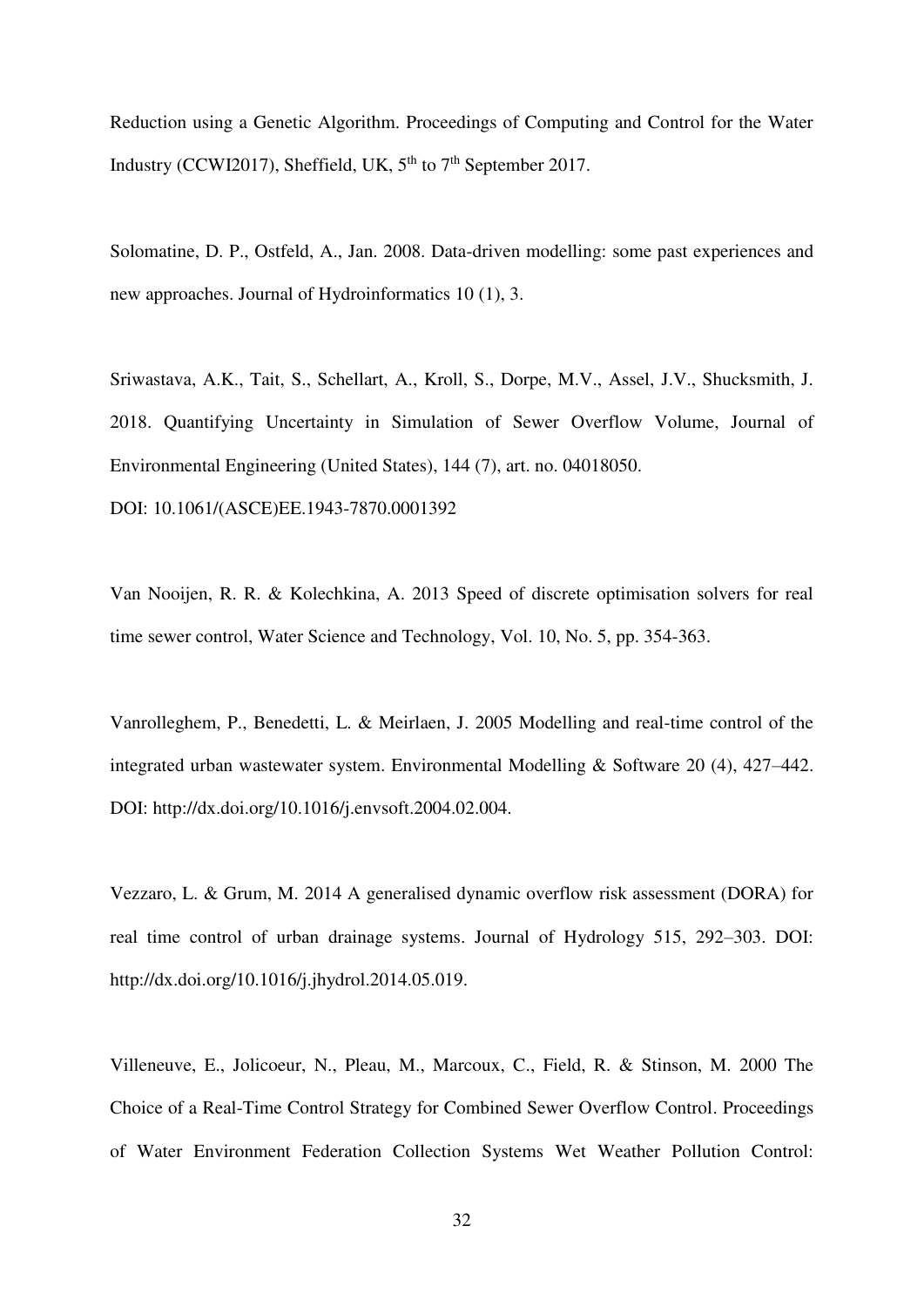Looking into Public, Private, and Industrial Issues Conference, Rochester, NY, May 7-10, 2000.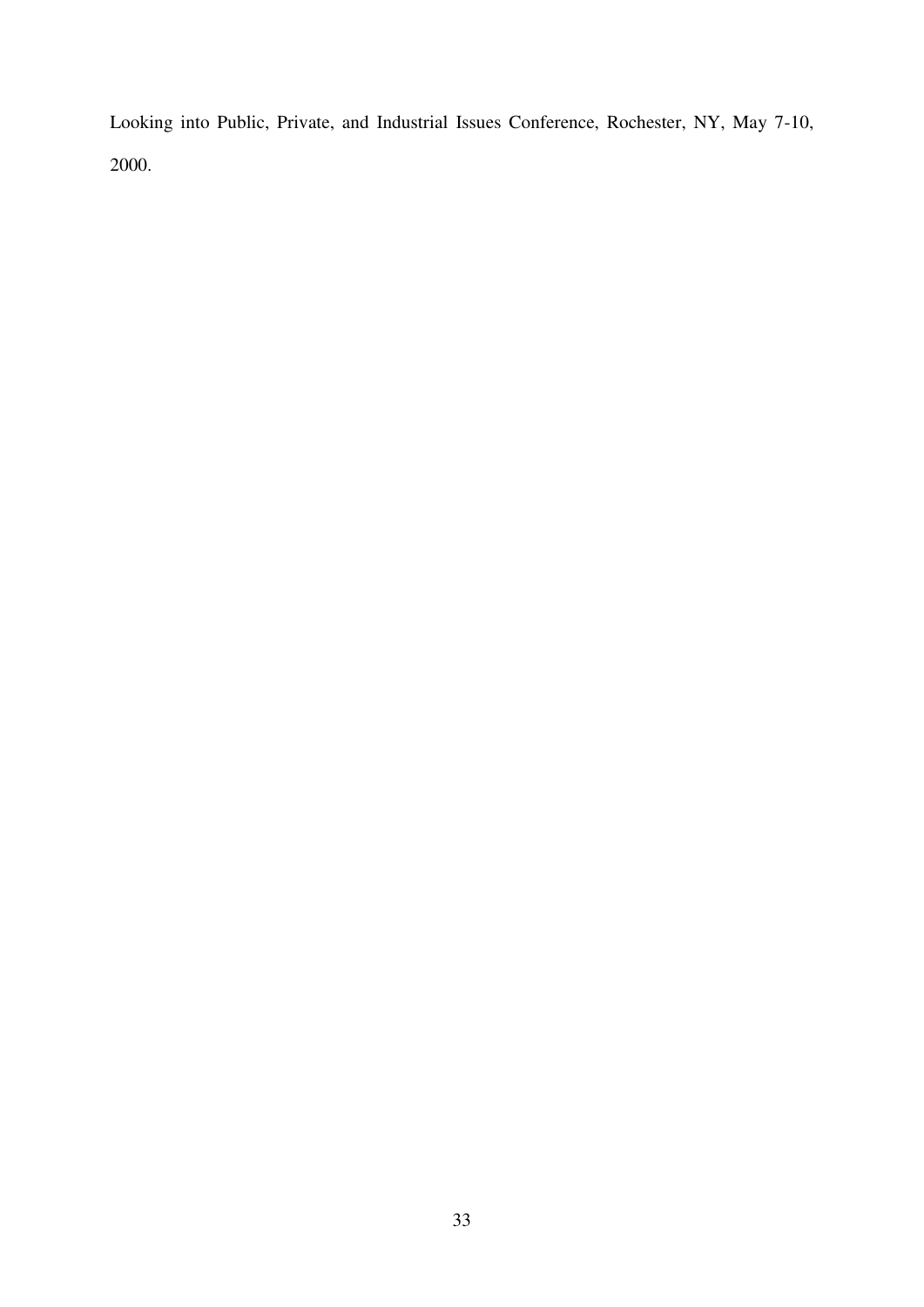**Supplementary material.** 



**Supplementary Figure 1: GA optimisation process (Penalty Value = Objective Function)**